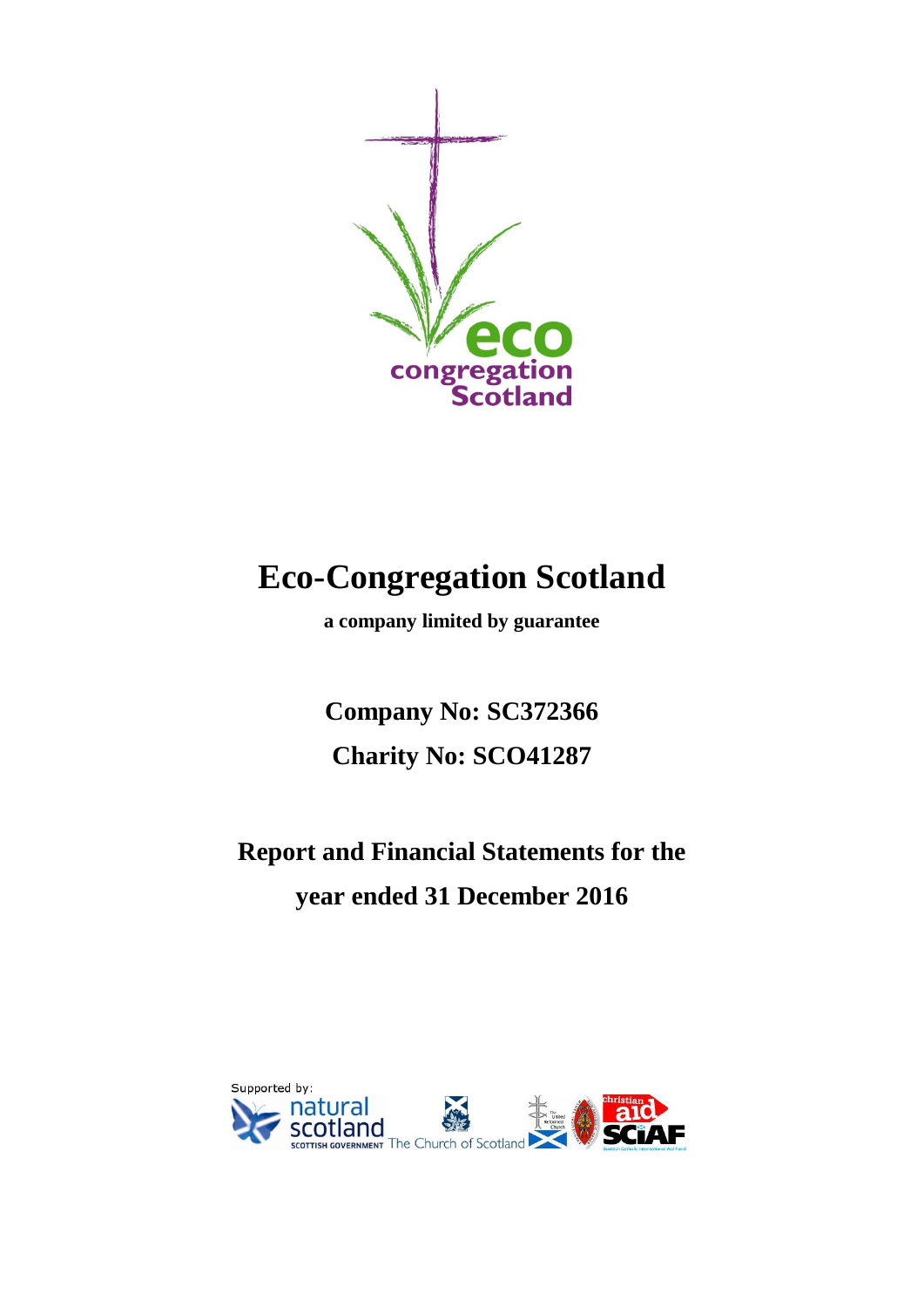## **Eco-Congregation Scotland**

## **Report and Financial Statements for the year ended 31 December 2016**

| Page           | <b>Contents</b>                                                                                      |
|----------------|------------------------------------------------------------------------------------------------------|
| $\overline{2}$ | <b>Contents Page</b>                                                                                 |
| 3              | Objectives and Activities<br>Vision, Values and Mission Statement                                    |
| $4 - 5$        | <b>Achievements and Performance</b>                                                                  |
| 6              | <b>Financial Review</b><br><b>Investment Policy</b>                                                  |
| 7              | <b>Risk Management</b><br>Reserves Policy and Going Concern Basis<br><b>Plans for Future Periods</b> |
| 8              | Reference and Administrative Information<br><b>Structure, Governance and Management</b>              |
| 9              | <b>Statement of Directors' Responsibilities</b><br>Approval                                          |
| 10             | Independent Examiner's Report to the Trustees                                                        |
| 11             | <b>Statement of Financial Activities</b><br>(Incorporating an Income & Expenditure Account)          |
| 12             | <b>Balance Sheet</b>                                                                                 |
| 13             | <b>Cash Flow Statement</b>                                                                           |
| 14             | <b>Accounting Policies</b>                                                                           |
| $15 - 19$      | Notes to the Financial Statements                                                                    |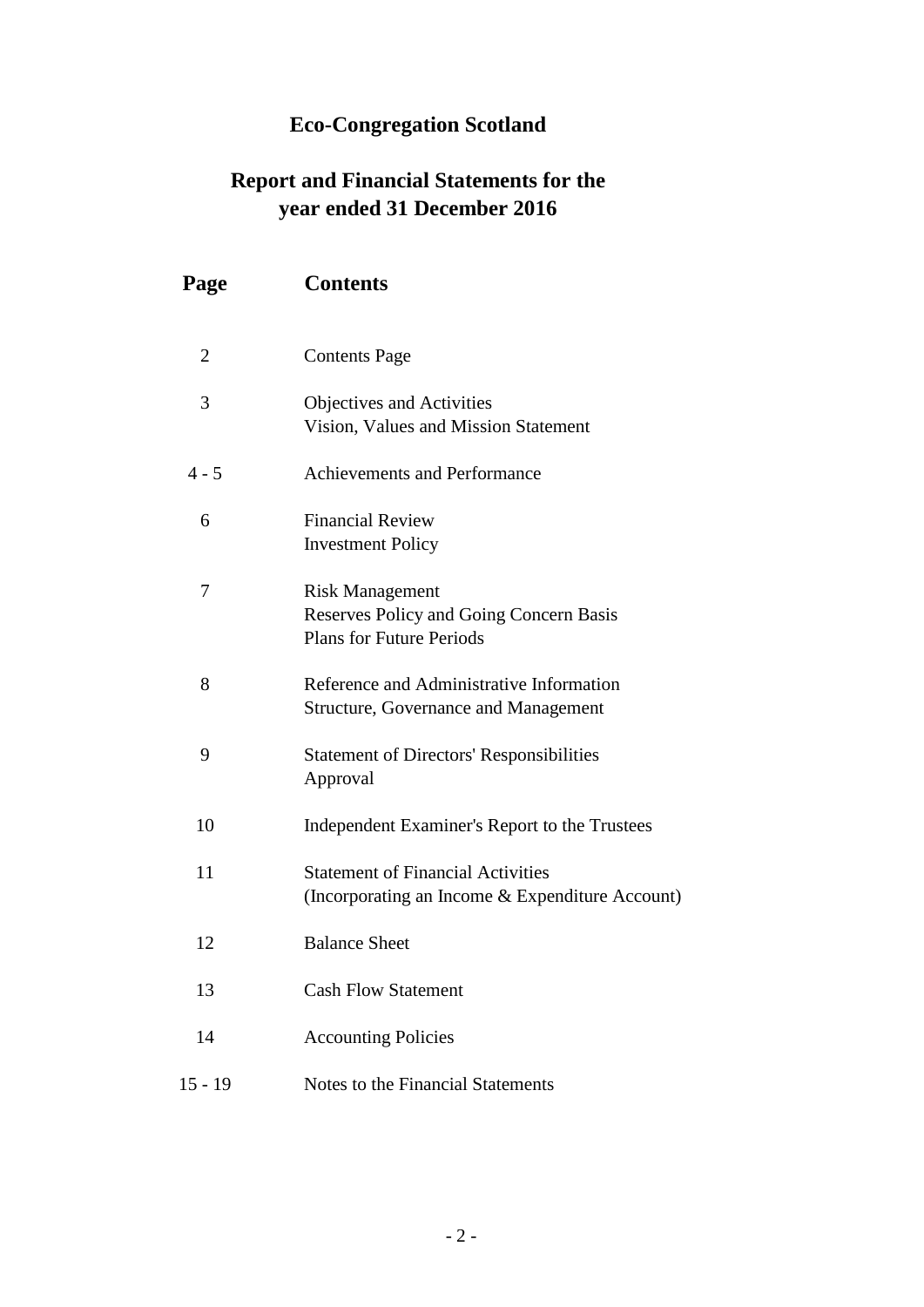The trustees are pleased to present their annual directors' report together with the consolidated financial statements of the charity for the year ending year ended 31 December 2016 which are also prepared to meet the requirements for a directors' report and accounts for Companies Act purposes.

The financial statements comply with the Charities and Trustee Investment (Scotland) Act 2005, the Charities Accounts (Scotland) Regulations 2006 (as amended), the Companies Act 2006, the Memorandum and Articles of Association, and Accounting and Reporting by Charities: Statement of Recommended Practice applicable to charities preparing their accounts in accordance with the Financial Reporting Standard applicable in the UK and Republic of Ireland (FRS 102).

#### **Objectives and Activities**

The company's objects are:

- (a) The advancement of environmental protection or improvement through a structured programme for congregations of self audit and practical activities to protect the environment;
- (b) The advancement of education through raising awareness and understanding of environmental issues and their relationship to faith and community;
- (c) The advancement of religion through publication of materials and practical environmental action showing how care for creation and Christian faith and understanding can promote environmental protection;
- (d) The advancement of citizenship or community development through encouraging participating congregations to support each other and local communities in developing environmental awareness and action; and
- (e) The promotion of religious or racial harmony through a demonstration that care for creation is an essential part of all faiths and by working with other faiths to promote this understanding.

The company was established on 4th February 2010 and subsequently registered as a charity with the Office of the Scottish Charity Regulator. The new charity builds on the work of the previous unincorporated association Eco-Congregation Scotland which was founded in 2001.

The company has benefitted from funding from the Scottish Government since 2011/12 to implement its business plan and provide for the appointment of a manager. This has subsequently been extended most recently for 2016/17. Discussions are currently under way with the Scottish Government with a view to obtaining a further one year extension.

The Charity has developed a new strategic plan based on themes emerging from its Values, Vision and Mission statement that are shown below. This has subsequently informed the new business plan for 2017 which seeks to ensure that Eco-Congregation Scotland is financially sustainable and resilient, that it is making a significant contribution to Scotland's carbon reduction targets and that it can continue to grow and develop. There is a focus on diversifying its sources of income and increasing that from its membership in order to put into effect its charitable objects.

To meet the business plan, the Company seeks to:

- **-** ensure that all participating congregations measure and seek to reduce their carbon footprints,
- **-** encourage all eco-congregations to actively participate in the Scottish Government public engagement strategy on climate change,
- **-** grow membership and the number of participating congregations to a target of 400 congregations,
- grow income from church denominations and related church funds,
- grow the income stream from member congregations, and
- promote the newly-established monthly scheme that allows individuals and others to make regular donations to the company.

In February 2014 the Board adopted the following vision, values and mission statement after a period of consultation with stakeholders including members, supporters, staff and trustees.

#### **Our Vision**

A Scotland that cares for God's creation, now and forever.

#### **Our Values**

- **-** We care passionately for God's creation
- **-** We are a faith based movement
- **-** We are rooted in local groups of Christians
- **-** We work co-operatively with each other and with others who care about the environment
- **-** We encourage transformational change at individual, community and national levels

#### **Our Mission**

- **-** In prayer, worship and conversation we discover what it means to care for God's creation
- **-** We put that care into action individually, locally, nationally and globally, desiring to live justly in a transformed world
- **-** We commit ourselves to campaigning on urgent threats to the web of life in our vulnerable world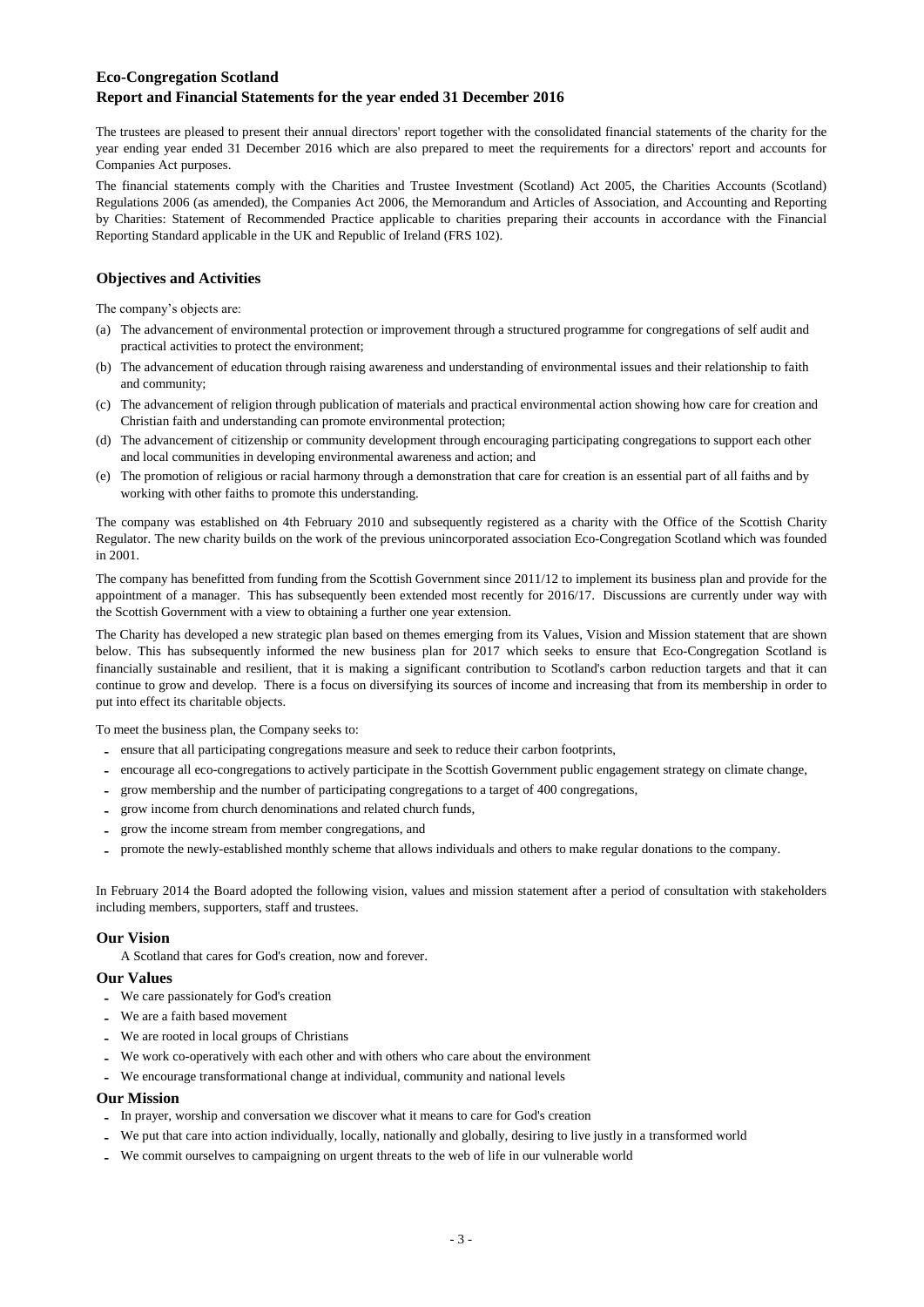### **Achievements and Performance**

#### **Annual Gathering**

The ninth Eco-Congregation Scotland Annual Gathering took place in Perth on 22nd April 2016. The speakers were Stuart Housden, head of RSPB Scotland and Andy Lester of A Rocha UK. The theme was "A place for nature in your church".

Over 100 delegates met to celebrate the continued growth of our movement and find out more about conservation issues through workshops and informal information sharing. This will continue to be an annual event. Mini-gatherings will be held at other venues.

#### **Activities**

During 2016 we targeted our practical work around the 10 Key behaviour changes highlighted in the review of the climate challenge fund as well as encouraging involvement by congregations in other environmental activities. We have also undertaken a review of our own work which resulted in a new Strategic Plan which identified targets and priorities for 2017.

We also led eight Scottish Government consultations across Scotland on the proposed Climate Plan which will set out Scottish Government climate change targets and priorities for the next few years.

2016 also saw the charity employ a new part time Programme Coordinator to work directly with local networks and congregations.

#### **Membership and Networks**

379 church congregations are currently registered as eco-congregations and taking part in our programme. This is 9.4% of all churches in Scotland.

129 of these hold Eco-Congregation Awards in recognition of outstanding achievement. The awards are assessed by independent assessors and are designed to recognise achievements and affirm good practice that promotes or contributes to sustainability and witness to the importance of caring for creation. The awards are time limited for three years.

42 of these hold their second award and 9 their third award. A further four have held an award for more than nine years and they are assessed every two years to retain their continuing award status.

21 local voluntary networks meet every two or three months to provide peer support. We hold an annual training seminar for our volunteer network leaders.

#### **Local Network Activity**

Our 21 local networks have remained very active during 2016. This list shows what some of them have done during the year.

Aberdeen : Hosted a play about climate change in the run up to Paris COP21. Ran a debate on "Should the Church invest in fossil fuels?".

Angus and Dundee : Held a discussion event with the Eco-Congregation Scotland Chaplain on "Saint Francis Today: Inspiring us to care for God's creation." Held a COP21 coffee morning to raise awareness of the issues.

Ayrshire : Fairlie Parish Church celebrated Earth Hour with a quiz, a Fairtrade stall and a demonstration of growing minisalads on your window sill. The film 'The Symphony of the Soil' was also shown.

Central Borders : A new network with only seven congregations. Its main purpose for 2016/17 is recruiting new ecocongregations. There has also been good contact with churches in the border area of England.

Dumfries and Galloway : Members took young visitors on a trip into the future from their Eco-Congregation stall at the recent Dumfries Environment Fair. Youngsters were invited to climb into a "Tardis" and after suitable time machine noises they emerged into the future to see how we are tackling current environmental challenges.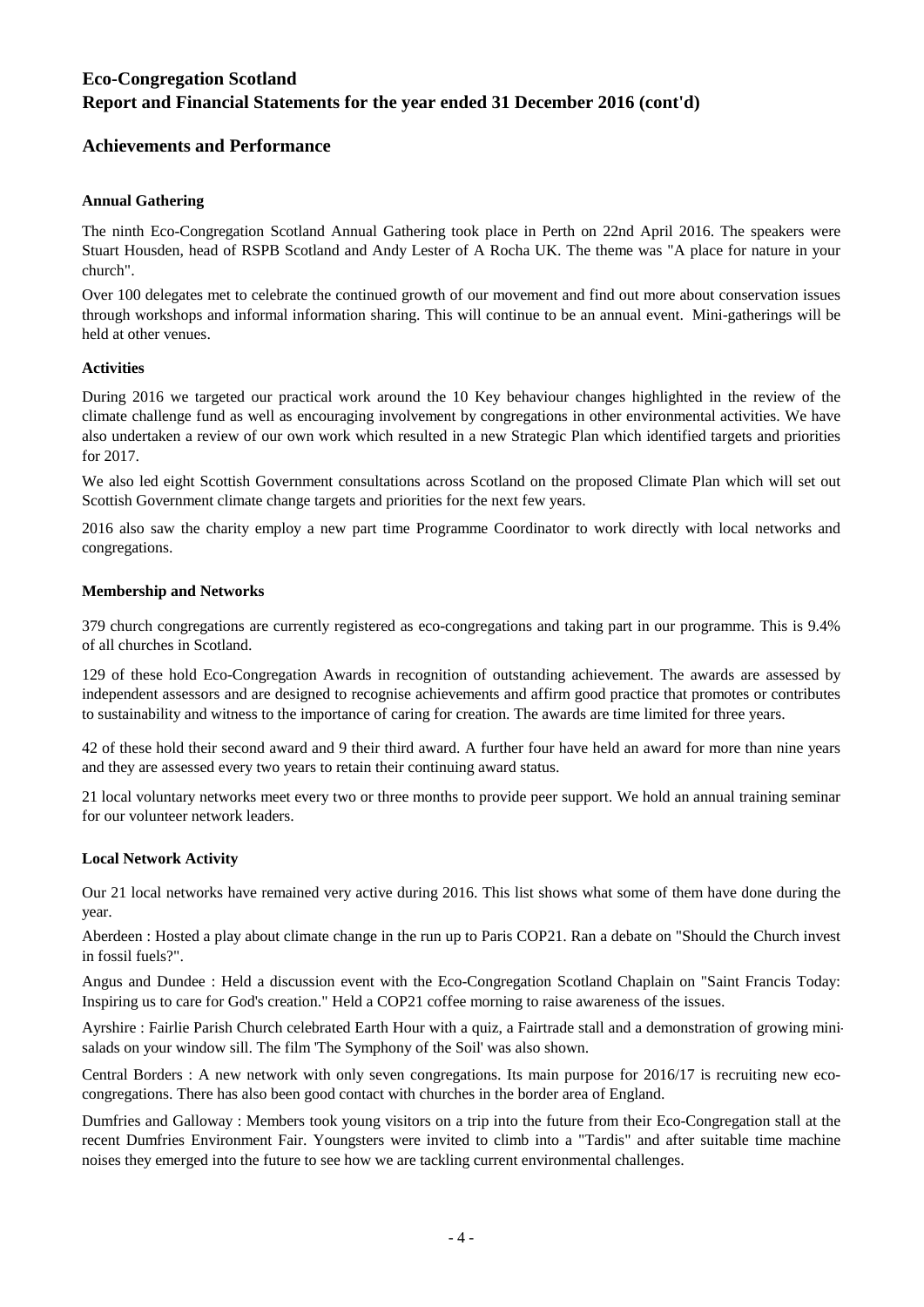### **Achievements and Performance (continued)**

#### **Local Network Activity (continued)**

East Lothian : Organised a walk to Lindisfarne and has been involved in discussions about fracking.

Edinburgh : Organised a screening of the film "This Changes Everything" followed by a discussion led by Bishop David Chillingworth, Primus of the Scottish Episcopal Church.

Fife : Involved in the establishing of the "Fife Pilgrim Way" which has a sustainability element to it. In the near future, we may split this network to have a separate West Fife one.

Glasgow : Involved in campaigning for clean air neighbourhoods. Organised guided walks of local nature reserves.

Helensburgh & Lomond : Working on the reduction of carbon in church buildings e.g. St Michael's has shown a saving in gas heating of 27% over 2 years with careful monitoring of use. Electricity use is also down 15%.

Highland : Meets less frequently due to the geographical spread of congregations but they held a meeting on "Dominion: Is it a dirty word" aimed at creating some local interest. Main aim is encouraging local activity and the number of Eco-Congregations in Highland and the number of awards issued has been increasing.

Mid Argyll : Held a public meeting with Brendan O'Hara MSP to discuss environmental and climate change issues. Held a "Speak out against Climate Change" Meeting in Ardrishaig Public Hall.

Moray : Organised a visit to the Transition Towns community garden in Forres. Currently organising a "mini gathering" for 2017.

North Argyll : This network was launched in March and is currently looking to recruit more eco-congregations and build a base from which to start holding events and meetings.

Orkney : Shapinsay church registered during the year and also achieved their first award. This is a very close knit network with regular contact and encouragement between the churches. The Eco-Congregation Chaplain also visited congregations in Orkney during 2016.

Perth : Assisted with a guide published by Tayside Biodiversity: "Making Way for Nature in our gardens, allotments, orchards and community spaces."

South Lanarkshire : Not particularly active during 2016 but with a few new congregations registering recently it is hoped that activity in this area will increase during 2017.

Stirling : Has been very active. Held an environmental hustings meeting before the 2016 election and a post COP21 public meeting "What Next?".

West Lothian and Falkirk : Had a stall at the "Simply Church" event at Linlithgow which was aimed at raising awareness of our work and the need to respond to climate change. It meets regularly and is involved in encouraging local changes by congregations and individuals.

#### **Partnerships and Projects**

Strategic partnerships have continued with Christian Aid and the Scottish Catholic International Aid Fund. The charity has continued to play an active role in Stop Climate Chaos Scotland and took part in their campaigns "For The Love Of" and "Scotland's Climate March". We have also worked with WWF Scotland, producing a special churches brochure for Earth Hour and encouraging around 100 congregations to take part in this international event.

We continue to work with Edinburgh University on a major research project "Caring for the Future Through Ancestral Time: Engaging the Cultural and Spiritual Presence of the Past to Promote a Sustainable Future." This project is examining the effectiveness of the Eco-Congregation Scotland programme and how it relates to other environmental movements in Scotland.

Our environmental chaplaincy project, funded by the United Reformed Church as a "special categories ministry" has continued. As well as speaking at churches, the chaplain has coordinated the writing of material for Creation Time by an ecumenical writing group. This has been used by around 1,500 congregations in Scotland and further afield.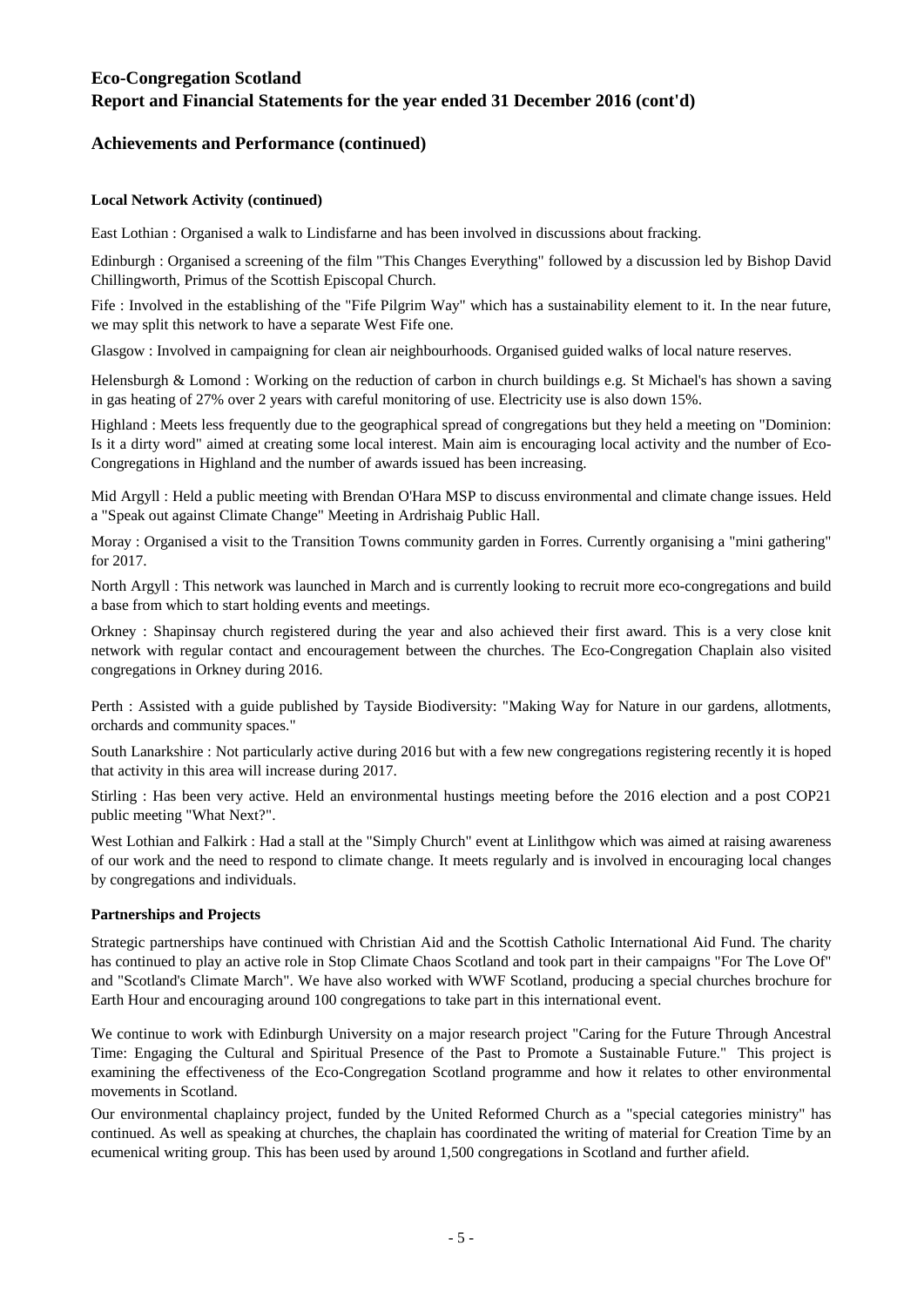### **Financial Review**

The Company's operations continue to be financially supported to a substantial degree by donations from sponsoring organisations including those supporting the post of Environmental Chaplain that was established during 2013.

During 2016, the Company again benefitted from a Scottish Government grant that provides up to £50,000 per annum that was extended to cover the 2016/17 financial year. Discussions will shortly commence about a further extension to that funding.

The Company receives donations from partnership organisations. Christian Aid provided £2,000 (2015 £2,000) the Scottish Catholic International Aid Fund contributed £2,938 (2015 nil).

The Company received no special donations in 2016 (2015 £3,487).

The Company also continues to benefit from the services of unpaid volunteers. The value to the Company of their time cannot be quantified but it is greatly appreciated.

#### **Unrestricted Funds**

Net income in the General Fund (before transfers) was £20,664 (2015 £20,266). Transfers of £9,497 (2015 £13,278) were made to cover shortfalls in other funds (see below) which resulted in a surplus in the General Fund of £11,167 (2015 £6,988).

#### **Restricted Funds**

**Development Fund** - This fund was established on 1 April 2012 to ring fence the expenditure associated with Scottish Government grants of up to £50,000 per annum. Eligible expenditure in the fiscal year 2016/17 is currently running very close to the maximum level of the grant and any deficit will be covered by a transfer from the General Fund.

**Module Revision Fund** - No module redevelopment costs were incurred in 2016 (2015 nil) but plans are being developed to adapt the modules for on-line.

**Local & Network Support Fund** - Income of £7,450 (2015 also £7,450) was entirely from membership subscriptions while expenditure totalled £16,242 (2015 £20,317). The deficit of £8,792 (2015 £12,867) was covered by a transfer from the General Fund.

**Environmental Chaplaincy Fund** - Income included donated services of £30,000 (for employment costs) from the United Reformed Church and £12,000 from the Church of Scotland (for manse provision). The Scottish Episcopal Church made a donation of  $\text{\textsterling}7,000$  for this work. All three amounts were at the same level as in 2015. Expenditure (other than that provided by donated services) consisted of £7,705 (2015 £7,411) for running costs. The resulting deficit of £705 (2015 £411) was covered by a transfer from the General Fund.

#### **Investment Policy**

The company has no investments.

The Company's bank is Triodos Bank NV whose stated mission is "to make money work for positive social, environmental and cultural change".

Triodos Bank NV is incorporated under the laws of the Netherlands with limited liability. It is authorised by the Dutch Central Bank and subject to limited regulation by the Financial Conduct Authority and Prudential Regulation Authority.

Deposits in Triodos Bank are protected by the Dutch statutory Deposit Guarantee Scheme, executed by De Nederlandsche Bank N.V. (Dutch Central Bank) (DNB). The limit of protection is EUR 100,000.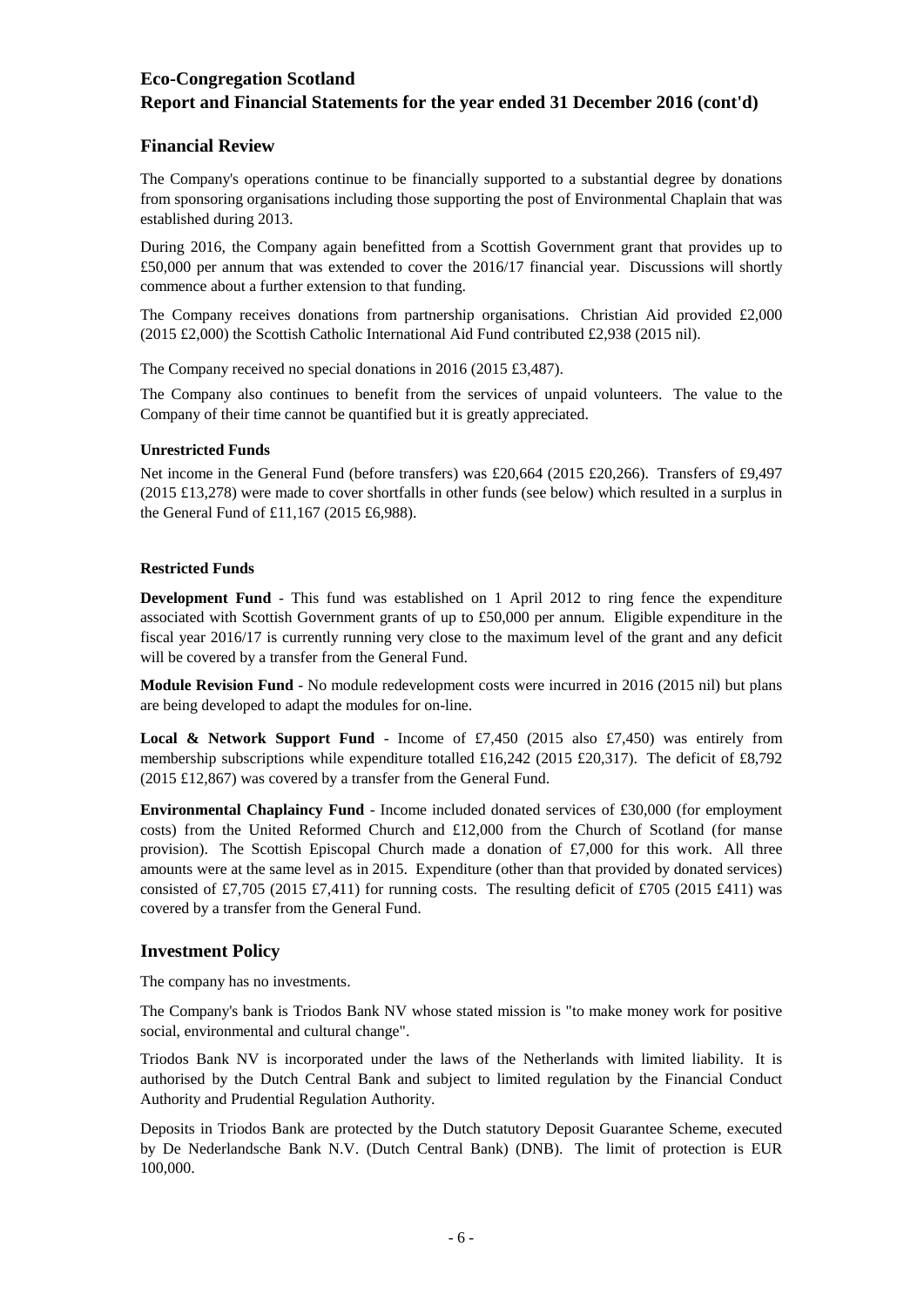#### **Risk Management**

The Company addressed the need to set up a Risk Register when developing its 3 year strategic plan and its business plan for 2017. It continues to focus on improving its links with congregations and networks and ensuring it has the necessary human and financial resources. These issues are described further in the planning and reserves sections of the report.

The Directors are aware that the Company's bank deposits are protected by the Dutch Central Bank rather than by the Bank of England and remain comfortable with that arrangement - see foot of previous page for details.

#### **Reserves Policy and Going Concern Basis**

#### **- Reserves Policy**

The policy was developed during 2015 and is kept under review. The reserves are determined on a fund-by-fund basis taking account of current levels of expenditure and possible future changes. They are held in the General Fund as it is used to meet deficits in the restricted funds.

**Development Fund** reserves have been set to be £11,000 (£11,000 2015) as this represents the employment and redundancy costs that would be incurred in respect of the manager's position from 31 March 2017 in the event of the Company being unsuccessful in obtaining further funding from the Scottish Government from that date.

**Environmental Chaplaincy Fund** reserves are only held in respect of expenditure not covered by donated services since these relate to the chaplain's employment by the United Reformed Church. The Company's policy is to hold a reserve of at least 6 months' such expenditure i.e. £3,852 (£3,706 2015).

For the **Local & Network Support Fund**, the policy is to hold a reserve of at least 6 months' expenditure. As at 31 December 2016, that is 50% of £16,242 = £8,121. However, from this amount is deducted £4,625 of advance membership fees for 2017 that are not included in the 2016 accounts. The total reserve is therefore £3,496 (£6,500) 2015).

No reserve is needed for the **Module Revision Fund** but its assets are not available to cover the reserves required in other funds (nil 2015).

**General Fund** expenditure in 2016 was £24,090 of which only £90 was not covered by donated services. The Company's policy is to hold a reserve equivalent to 6 months for this element but only 3 months for the donated services recognising their higher stability. Six months' office cost charges of £1,200 are added in case these would no longer be met from the Scottish Government grant. The total is  $£49 + £6,000 + £1,200 = £7,249 (£7,367 2015).$ 

The total reserve required at 31 December 2016 based on the above policy is £25,597 (£28,573 2015) while actual unrestricted funds total £41,461 (£30,294 2015).

It is intended that the increase in "funds in excess of reserves" be built up in order to fund the recruitment of a second part time Programme Coordinator.

#### **- Going Concern Basis**

The Directors have assessed the company's ability to continue as a going concern particularly given the uncertainty associated with seeking grant funding from the Scottish Government on a year-by-year basis. They repeated the exercise carried out a year ago in similar circumstances and developed cost-cutting contingency plans in the event of the loss of that funding. Furthermore, the level of reserves is sufficient while the company either adapts to a "lower cost" way of working or succeeds in finding alternative funding. They therefore have a reasonable expectation that the Company has adequate resources to continue in operational existence for the foreseeable future and continue to adopt the going concern basis of accounting in preparing these accounts.

#### **Plans for Future Periods**

The company wishes to recruit a second part-time salaried member of staff as a programme coordinator to work with congregations and networks but, on the grounds of financial prudence, it was decided to defer that second appointment until 2018. The 2017 business plan therefore allows for a further build-up of reserves to enable that appointment to be made. The coordinators will help current members and networks to promote the benefits of membership to other congregations.

As stated elsewhere, the company continues to seek ways of diversifying its sources of income but many charities are not prepared to support projects that involve both faith-based organisations and those involved in the environment.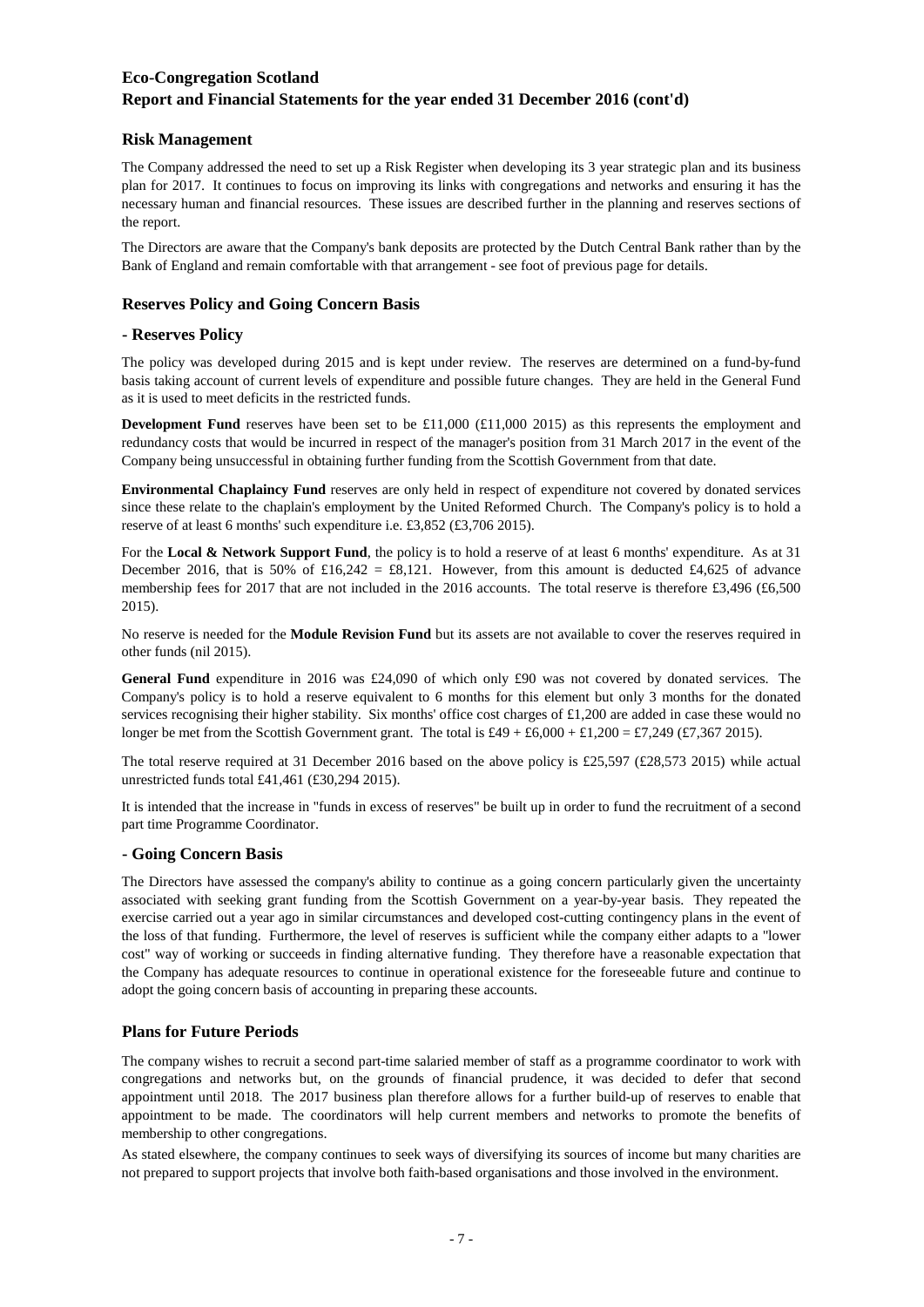### **Reference and Administrative Information**

Eco-Congregation Scotland is a company limited by guarantee with no share capital. The company is governed by its Memorandum and Articles of Association and was incorporated on 4th February 2010. It is recognised as a Charity for tax purposes.

| Company Name:                        | Eco-Congregation Scotland            |
|--------------------------------------|--------------------------------------|
| Company Registration Number SC372366 |                                      |
| <b>Charity Registration Number:</b>  | SC041287                             |
| Registered Address                   | 121 George Street, Edinburgh EH2 4YN |
|                                      |                                      |

### **Organisational Structure**

The structure of the Company consists of the Members and the Directors. Members who have been nominated by church congregations or church-related organisations ("Partner Members") have voting rights and, in particular, they elect people to serve as Directors and take decisions in relation to changes to the Articles of Association. The Directors generally control and supervise the activities of the Company and are responsible for monitoring its financial position.

### **Recruitment and Appointment of Directors**

Partner Members elect the Directors at each Annual General Meeting. Directors may appoint individuals to be Directors at other times. The maximum number of Directors is twelve. Any Director appointed since the previous AGM and one third of the other Directors retire each year. They may stand for re-election at the AGM but can only serve for a maximum of six years continuously. Employees of the Company may not be Directors. The Company is encouraging Partner Members to volunteer to be Directors bringing with them their varied experience and expertise.

#### **Directors**

The Directors of the Charitable Company are its Trustees for the purposes of charity law. The Trustees and Officers serving during the year and since the year-end were as follows:

#### **Current Directors**

| Mary Sweetland (Chair)                                  | Mark Kirkbride                        |
|---------------------------------------------------------|---------------------------------------|
| Elizabeth South (Deputy Chair)                          | <b>Richard Murray</b>                 |
| <b>Bill Craigie</b>                                     | Frances Rayner (appointed 23/04/2016) |
| Len Gregory                                             | <b>Malcolm Rooney</b>                 |
| Norman Hutcheson (appointed 23/04/2016)<br>Alan Kennedy | John Seenan (appointed 23/04/2016)    |
| <b>Other Directors who served</b>                       |                                       |
| Sheena Wurthmann (resigned 23/04/2016)                  | Alan Werritty (resigned 23/04/2016)   |

#### **Principal Office-bearers**

| Chair and Convener | Mary Sweetland (from 23/06/2016) succeeding Sheena Wurthmann |
|--------------------|--------------------------------------------------------------|
| Secretary          | Gordon Hudson (from 13/04/2016) succeeding Adrian Shaw       |
| Treasurer          | Alan Kennedy                                                 |

#### **Independent Examiner**

| Sarah Hollis, CA          |                                         |
|---------------------------|-----------------------------------------|
| Hollis Accounting Limited | 3 Melville Crescent, Edinburgh, EH3 7HW |

#### **Bankers**

| Triodos Bank | Brunel House, 11 The Promenade, Bristol, BS8 3NN |
|--------------|--------------------------------------------------|
|--------------|--------------------------------------------------|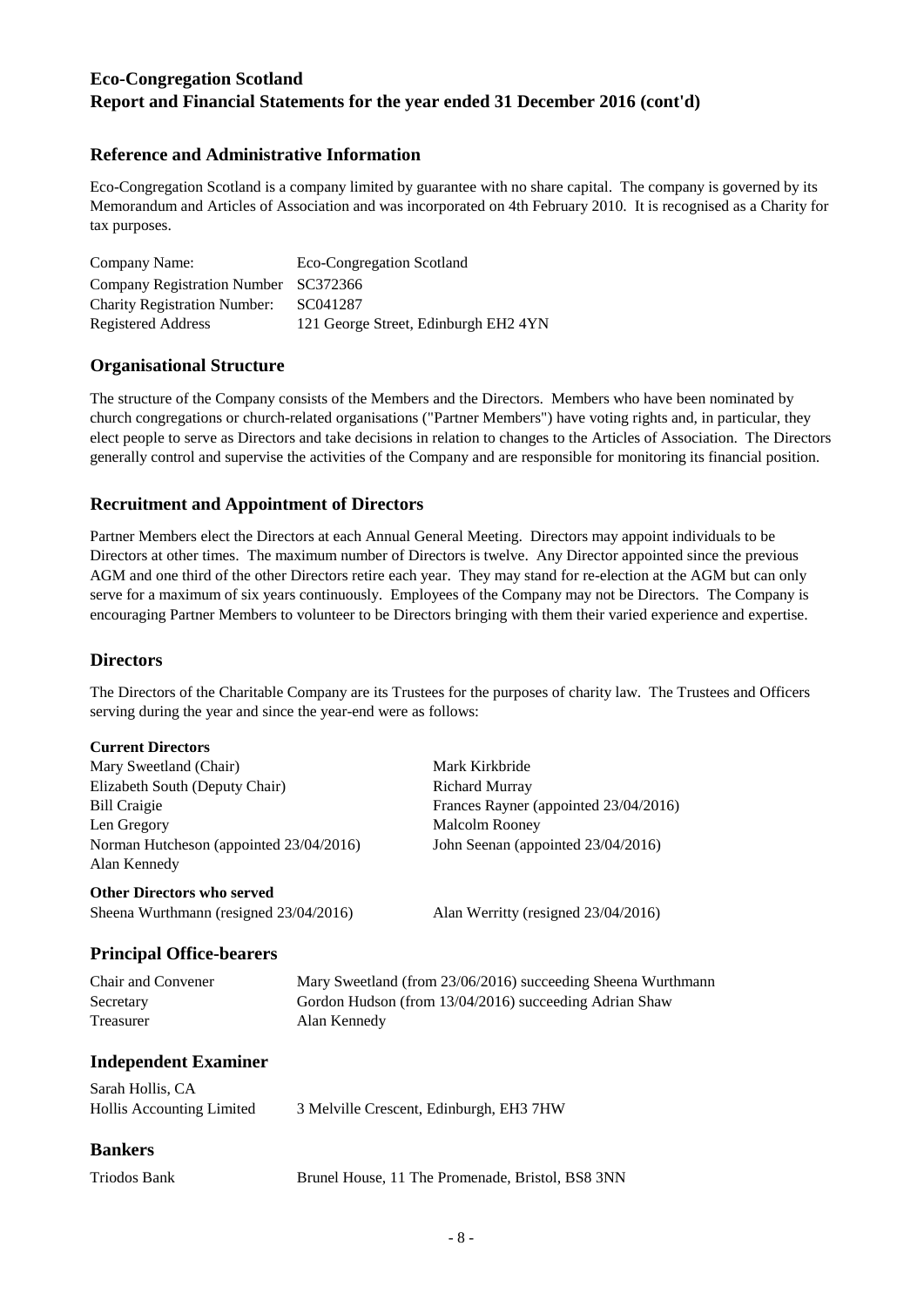#### Statement of Directors' Responsibilities

The Directors (who are also the Trustees of the Charity) are responsible for preparing the Annual Report and the Financial Statements in accordance with applicable law and United Kingdom Accounting Standards (United Kingdom Generally Accepted Accounting Practice).

Company and charity law requires the Directors to prepare financial statements for each financial year, which give <sup>a</sup> true and fair view of the state of affairs of the charitable company and of the incoming resources and application of resources, including the income and expenditure, of the charitable company for the year. In preparing these financial statements, the Directors are required to:

- select suitable accounting policies and then apply them consistently;
- observe the methods and principles in the Charities SORP;
- make judgements and estimates that are reasonable and prudent;
- state whether applicable UK Accounting Standards have been followed, subject to any material departures disclosed and explained in the financial statements; and
- prepare the financial statements on the going concern basis unless it is inappropriate to presume that the charitable company will continue in operation.

The Directors are responsible for keeping proper accounting records that disclose with reasonable accuracy at any time the financial position of the charitable company and enable them to ensure that the financial statements comply with the Companies Act 2006, the Charities and Trustee Investment (Scotland) Act 2005 and the Charities Accounts (Scotland) Regulations 2006 (as amended). They are also responsible for safeguarding the assets of the charitable company and hence for taking reasonable steps for the prevention and detection of fraud and other irregularities.

The Directors are responsible for the maintenance and integrity of the corporate and financial information included on the charitable company's website. Legislation in the United Kingdom governing the preparation and dissemination of financial statements may differ from legislation in other jurisdictions.

The Directors' Report has been prepared in accordance with the special provisions of Part 15 of the Companies Act 2006 relating to small companies.

#### Approval

This repor<sup>t</sup> was approved by the Board of Directors and Trustees on 22nd February 2017 and signed on its behalf by:

Mary Sweethd

Date:  $22|2|1$ 

Mary Sweetland Chair and Convener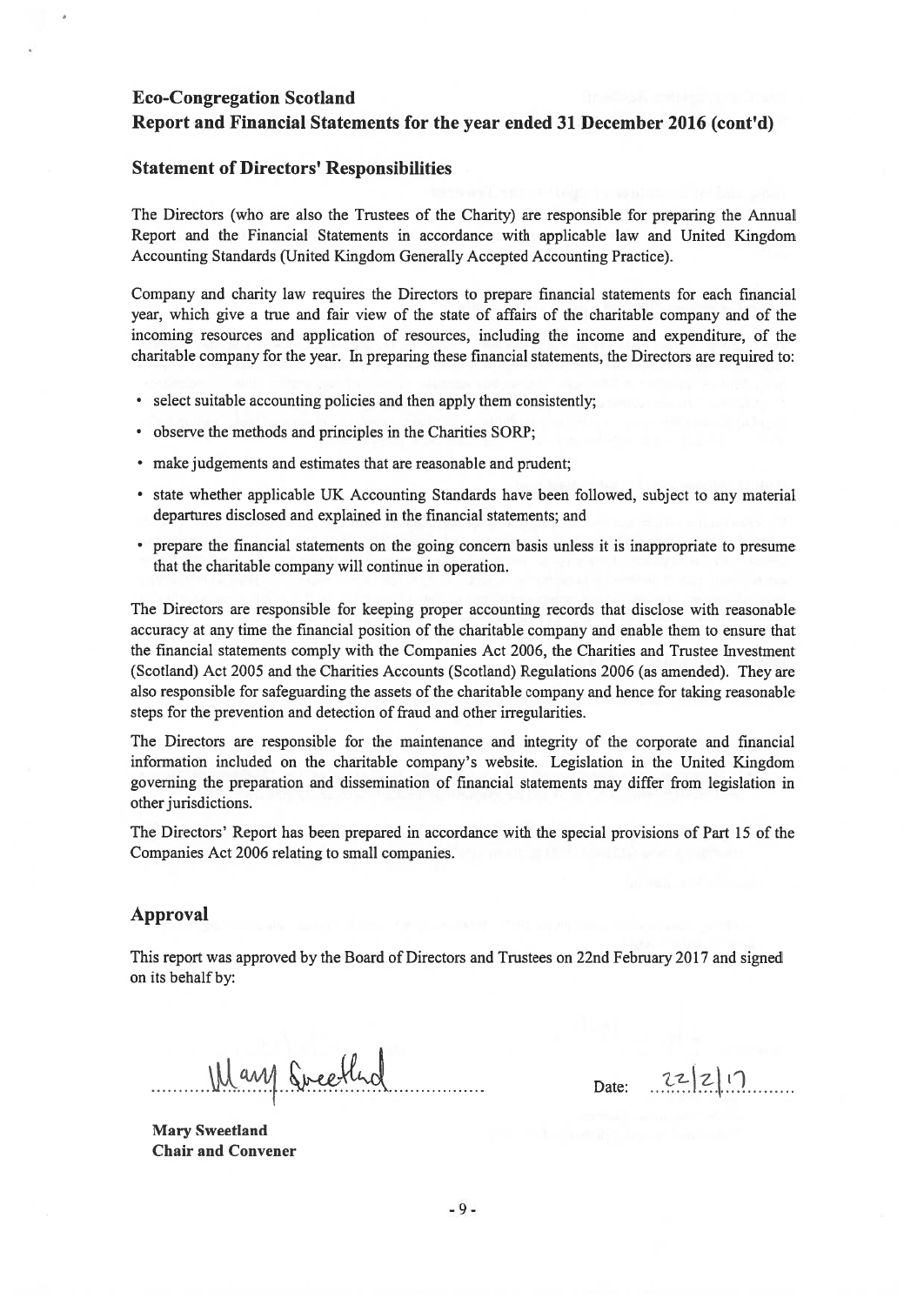#### Independent Examiner's Report to the Trustees

<sup>I</sup> repor<sup>t</sup> on the accounts of the charity for the year ended 31 December 2016 which are set out on pages 11 to 19.

#### Respective responsibilities of trustees and examiner

The Charity's Trustees (who are also the Directors of the Company for the purposes of company law) are responsible for the preparation of the accounts in accordance with the terms of the Charities & Trustee Investment (Scotland) Act 2005 and the Charities Accounts (Scotland) Regulations 2006 (as amended). The Charity's Trustees consider that the audit requirement of Regulation 10(1) (a) to (c) of the Accounts Regulations does not apply. It is my responsibility to examine the accounts as required under section 44(1) (c) of the Act and to state whether particular matters have come to my attention.

#### Basis of independent examiner's statement

My examination was carried out in accordance with Regulation 11 of the Charities Accounts (Scotland) Regulations 2006 (as amended). An examination includes <sup>a</sup> review of the accounting records kept by the Charity and <sup>a</sup> comparison of the accounts presented with those records. It also includes consideration of any unusual items or disclosures in the accounts, and seeking explanations from you as Trustees concerning any such matters. The procedures undertaken do not provide all the evidence that would be required in an audit, and consequently <sup>I</sup> do not express an audit opinion on the view given by the accounts.

#### Independent examiner's statement

In the course of my examination, no matter has come to my attention:

- 1. which gives me reasonable cause to believe that in any material respec<sup>t</sup> the requirements
	- to keep accounting records in accordance with Section 44 (1)(a) of The Charities and Trustee Investment (Scotland) Act 2005 and Regulation 4 of the 2006 Accounts Regulations; and
	- to prepare accounts which accord with the accounting records and comply with Regulation 8 of the Charities Accounts (Scotland) Regulations 2006 (as amended)

have not been met; or

2. to which, in my opinion, attention should be drawn in order to enable <sup>a</sup> proper understanding of the accounts to be reached.

Examiner:  $\frac{J_{\alpha\mu} H_{\alpha\mu}}{J_{\alpha\mu}}$  Hz $\mu$ , Date: 23/2/17

Sarah Hollis, CA Hollis Accounting Limited 3 Melville Crescent, Edinburgh, EH3 7HW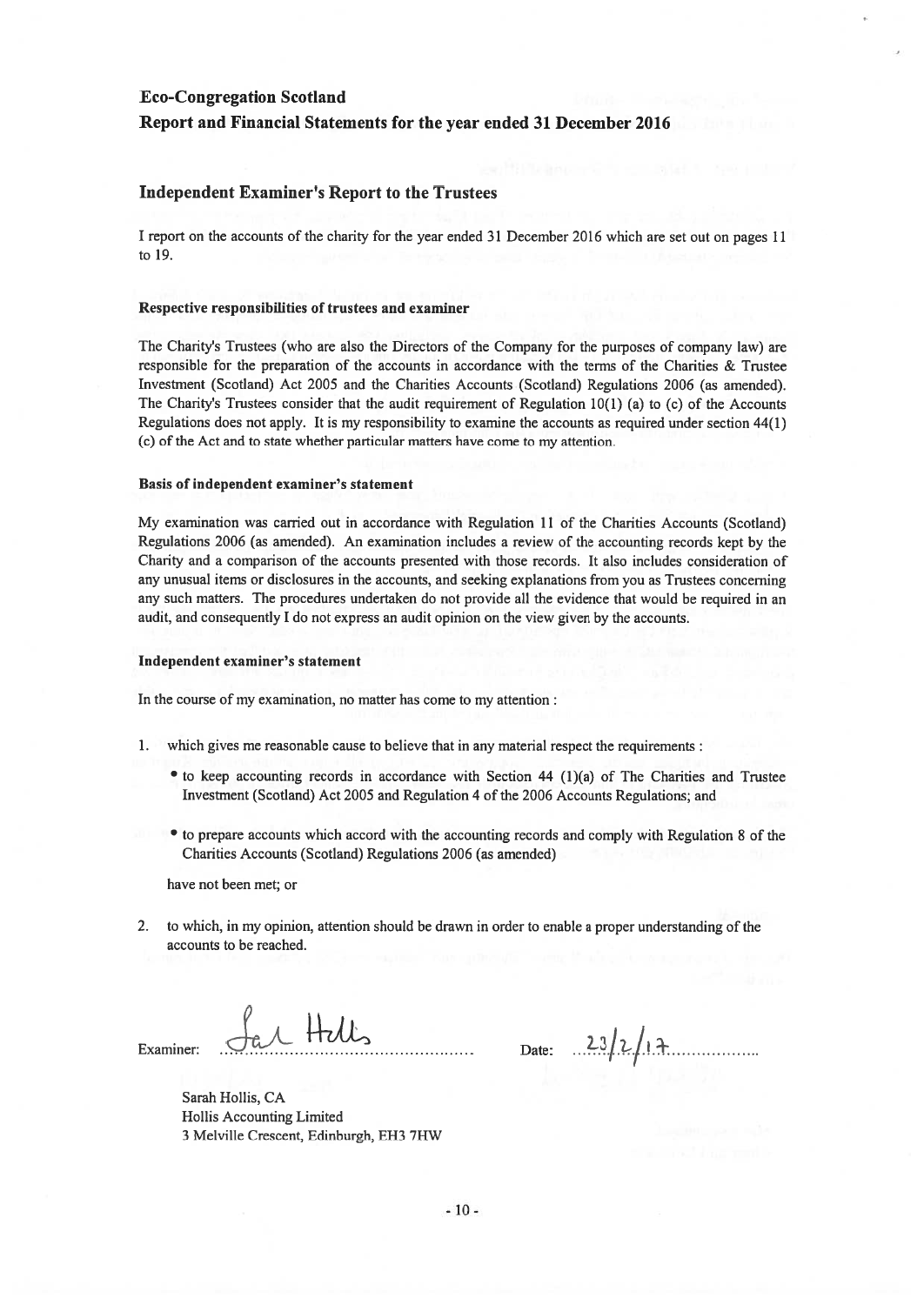## **Statement of Financial Activities**

|                                                                             |                  | Unrestricted | <b>Restricted</b>    | <b>Total</b>         | Unrestricted | <b>Restricted</b> | <b>Total</b>         |
|-----------------------------------------------------------------------------|------------------|--------------|----------------------|----------------------|--------------|-------------------|----------------------|
|                                                                             |                  | <b>Funds</b> | <b>Funds</b>         | <b>Funds</b>         | <b>Funds</b> | Funds             | <b>Funds</b>         |
|                                                                             | <b>Note</b>      | 2016         | 2016                 | 2016                 | 2015         | 2015              | 2015                 |
|                                                                             |                  | £            | $\pmb{\mathfrak{L}}$ | $\pmb{\mathfrak{L}}$ | £            | £                 | $\pmb{\mathfrak{L}}$ |
|                                                                             |                  |              |                      |                      |              |                   |                      |
| <b>Income</b>                                                               |                  |              |                      |                      |              |                   |                      |
| Donations and Legacies                                                      | $\mathbf{1}$     | 20,733       | 7,000                | 27,733               | 20,568       | 7,000             | 27,568               |
| <b>Charitable Activities</b>                                                | 1                | 24,000       | 98,831               | 122,831              | 24,000       | 99,391            | 123,391              |
| Other Trading Activities                                                    | 1                |              |                      |                      |              |                   |                      |
| Investments                                                                 | 1                | 28           |                      | 28                   | 31           |                   | 31                   |
| Other                                                                       | $\mathbf{1}$     |              |                      |                      |              |                   |                      |
|                                                                             |                  | 44,761       | 105,831              | 150,592              | 44,599       | 106,391           | 150,991              |
|                                                                             |                  |              |                      |                      |              |                   |                      |
| <b>Expenditure</b>                                                          |                  |              |                      |                      |              |                   |                      |
| <b>Cost of Raising Funds</b>                                                | $\boldsymbol{2}$ | 62           |                      | 62                   | 53           |                   | 53                   |
| <b>Charitable Activities</b>                                                | $\boldsymbol{2}$ | 24,035       | 115,328              | 139,363              | 24,281       | 119,669           | 143,950              |
|                                                                             |                  | 24,097       | 115,328              | 139,425              | 24,334       | 119,669           | 144,003              |
|                                                                             |                  |              |                      |                      |              |                   |                      |
| Net incoming/outgoing resources before transfers                            |                  | 20,664       | (9,497)              | 11,167               | 20,266       | (13,278)          | 6,988                |
| <b>Transfers between funds</b>                                              | 12               | 9,497)       | 9,497                |                      | 13,278)      | 13,278            |                      |
|                                                                             |                  |              |                      |                      |              |                   |                      |
| Net incoming/outgoing resources before<br>other recognised gains and losses |                  | 11,167       |                      | 11,167               | 6,988        |                   | 6,988                |
| <b>Gain/Loss on revaluation of investments</b>                              | 7                |              |                      |                      |              |                   |                      |
| Net movement in funds                                                       |                  | 11,167       |                      | 11,167               | 6,988        |                   | 6,988                |
| <b>Total funds brought forward</b>                                          | 12               | 30,294       | 1,375                | 31,669               | 23,306       | 1,375             | 24,681               |
| <b>Total funds carried forward</b>                                          | 12               | 41,461       | 1,375                | 42,836               | 30,294       | 1,375             | 31,669               |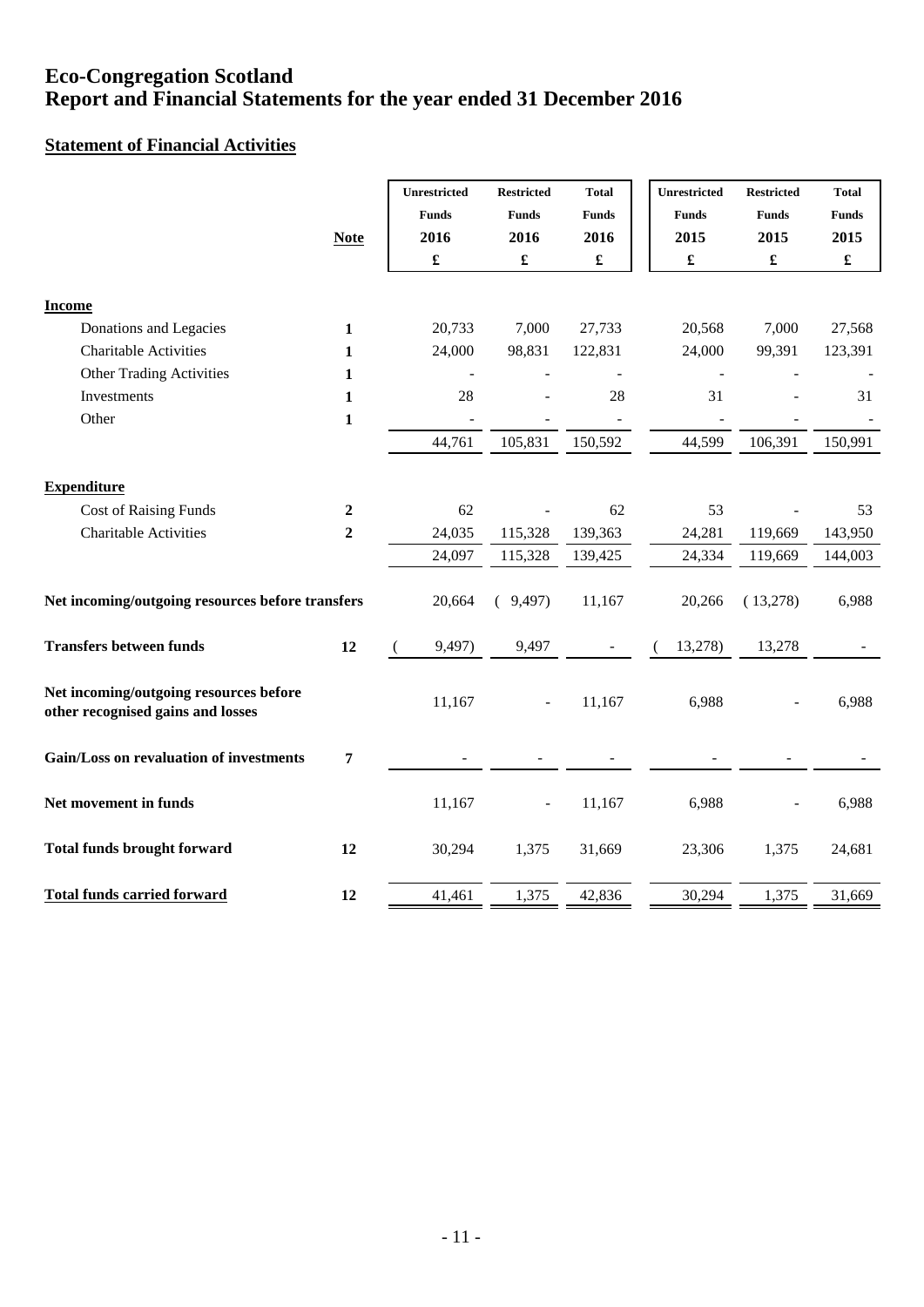#### Balance Sheet

| At 31 December                                      | <b>Note</b>    | Unrestricted<br><b>Funds</b><br>2016<br>£ | <b>Restricted</b><br>Funds<br>2016<br>£ | <b>Total</b><br><b>Funds</b><br>2016<br>£ | <b>Unrestricted</b><br><b>Funds</b><br>2015<br>£ | <b>Restricted</b><br><b>Funds</b><br>2015<br>£ | <b>Total</b><br><b>Funds</b><br>2015<br>£ |
|-----------------------------------------------------|----------------|-------------------------------------------|-----------------------------------------|-------------------------------------------|--------------------------------------------------|------------------------------------------------|-------------------------------------------|
| <b>Fixed Assets</b>                                 |                |                                           |                                         |                                           |                                                  |                                                |                                           |
| Tangible assets                                     | 6              |                                           |                                         |                                           |                                                  |                                                |                                           |
| Investments                                         | $\overline{7}$ |                                           |                                         |                                           |                                                  |                                                |                                           |
|                                                     |                | $\overline{\phantom{a}}$                  | $\qquad \qquad \blacksquare$            |                                           | -                                                |                                                |                                           |
| <b>Current Assets</b>                               |                |                                           |                                         |                                           |                                                  |                                                |                                           |
| <b>Debtors</b>                                      | 8              | 366                                       | 8,996                                   | 9,361                                     | 259                                              | 10,039                                         | 10,298                                    |
| Cash at bank and in hand                            |                | 41,104                                    | 1,622)                                  | 39,481                                    | 30,045                                           | 1,070                                          | 28,975                                    |
|                                                     |                | 41,469                                    | 7,374                                   | 48,843                                    | 30,304                                           | 8,969                                          | 39,272                                    |
| <b>Liabilities</b>                                  |                |                                           |                                         |                                           |                                                  |                                                |                                           |
| Creditors falling due within one year               | 9              | 8                                         | 5,998                                   | 6,007                                     | 10                                               | 7,593                                          | 7,603                                     |
| <b>Net Current Assets</b>                           |                | 41,461                                    | 1,375                                   | 42,836                                    | 30,294                                           | 1,375                                          | 31,669                                    |
| Creditors falling due after more than one year      |                |                                           |                                         |                                           |                                                  |                                                |                                           |
| <b>Net Assets</b>                                   |                | 41,461                                    | 1,375                                   | 42,836                                    | 30,294                                           | 1,375                                          | 31,669                                    |
| <b>Unrestricted Funds</b>                           |                |                                           |                                         |                                           |                                                  |                                                |                                           |
| General funds (excl designated)<br>Designated funds | 12             |                                           |                                         | 41,461                                    |                                                  |                                                | 30,294                                    |
|                                                     |                |                                           |                                         | 41,461                                    |                                                  |                                                | 30,294                                    |
| <b>Restricted Funds</b>                             | 12             |                                           |                                         | 1,375                                     |                                                  |                                                | 1,375                                     |
| <b>Total Funds</b>                                  | 12             |                                           |                                         | 42,836                                    |                                                  |                                                | 31,669                                    |

For the year ended 31 December 2016 the company was entitled to exemption from audit under section 477 of the Companies Act 2006 relating to small companies and its members have not required the company to obtain an audit of its financial statements for the period in question in accordance with section 476.

The directors acknowledge their responsibilities for complying with the requirements of the Act with respec<sup>t</sup> to accounting records and the preparation of accounts.

The financial statements have been prepared in accordance with the provisions applicable to companies subject to the small companies' regime.

The financial statements were approved by the Directors and authorised for issue on 22nd February 2017 and signed on their behalf by:

Wary Sweetland

Mary Sweetland Chair and Convener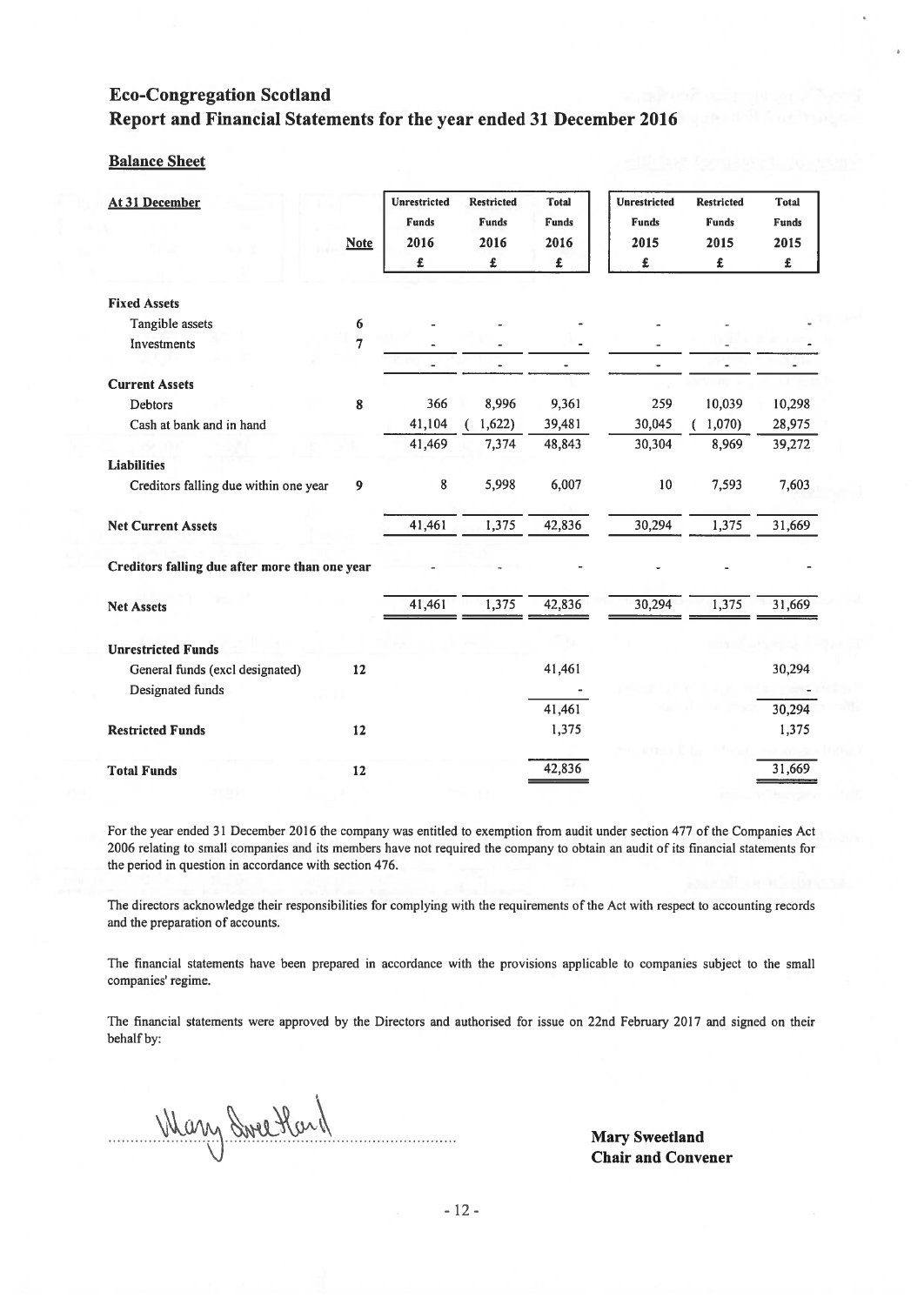## **Statement of Cash Flows**

| <b>At 31 December</b>                                        | <b>Note</b> | <b>Unrestricted</b><br><b>Funds</b><br>2016<br>£ | <b>Restricted</b><br><b>Funds</b><br>2016<br>$\pmb{\mathfrak{L}}$ | <b>Total</b><br><b>Funds</b><br>2016<br>$\pmb{\mathfrak{L}}$ | <b>Unrestricted</b><br><b>Funds</b><br>2015<br>$\pmb{\mathfrak{L}}$ | <b>Restricted</b><br><b>Funds</b><br>2015<br>$\pmb{\mathfrak{L}}$ | <b>Total</b><br><b>Funds</b><br>2015<br>$\pmb{\mathfrak{L}}$ |
|--------------------------------------------------------------|-------------|--------------------------------------------------|-------------------------------------------------------------------|--------------------------------------------------------------|---------------------------------------------------------------------|-------------------------------------------------------------------|--------------------------------------------------------------|
| Net Cash Used in Operating Activities 10                     |             | 11,030                                           | 552)<br>(                                                         | 10,478                                                       | 6,573                                                               | (12,178)                                                          | (5,605)                                                      |
| <b>Cash Flows from Investing Activities</b>                  |             |                                                  |                                                                   |                                                              |                                                                     |                                                                   |                                                              |
| <b>Interest and Dividends</b>                                | 1           | 28                                               |                                                                   | 28                                                           | 31                                                                  |                                                                   | 31                                                           |
| less Purchase of Fixed Assets                                | 6           |                                                  |                                                                   |                                                              |                                                                     |                                                                   |                                                              |
| Proceeds from Sale of Investments                            | 7           |                                                  |                                                                   |                                                              |                                                                     |                                                                   |                                                              |
| <b>Net Cash Provided by Investing</b><br><b>Activities</b>   |             | 28                                               |                                                                   | 28                                                           | 31                                                                  |                                                                   | 31                                                           |
| <b>Cash Flows from Financing Activities</b>                  |             |                                                  |                                                                   |                                                              |                                                                     |                                                                   |                                                              |
| <b>Repayment of Borrowings</b>                               |             |                                                  |                                                                   |                                                              |                                                                     |                                                                   |                                                              |
| less Borrowings                                              |             |                                                  |                                                                   |                                                              |                                                                     |                                                                   |                                                              |
| <b>Net Cash from Financing Activities</b>                    |             |                                                  |                                                                   |                                                              |                                                                     |                                                                   |                                                              |
| <b>Change in Cash and Cash</b><br><b>Equivalents in Year</b> | total       | 11,059                                           | 552)<br>$\left($                                                  | 10,507                                                       | 6,604                                                               | (12,178)                                                          | (5,574)                                                      |
| <b>Cash and Cash Equivalents Brought</b><br>Forward          | <b>BS</b>   | 30,045                                           | (1,070)                                                           | 28,975                                                       | 23,441                                                              | 11,108                                                            | 34,549                                                       |
| <b>Cash and Cash Equivalents Carried</b><br>Forward          | <b>BS</b>   | 41,104                                           | (1,622)                                                           | 39,481                                                       | 30,045                                                              | (1,070)                                                           | 28,975                                                       |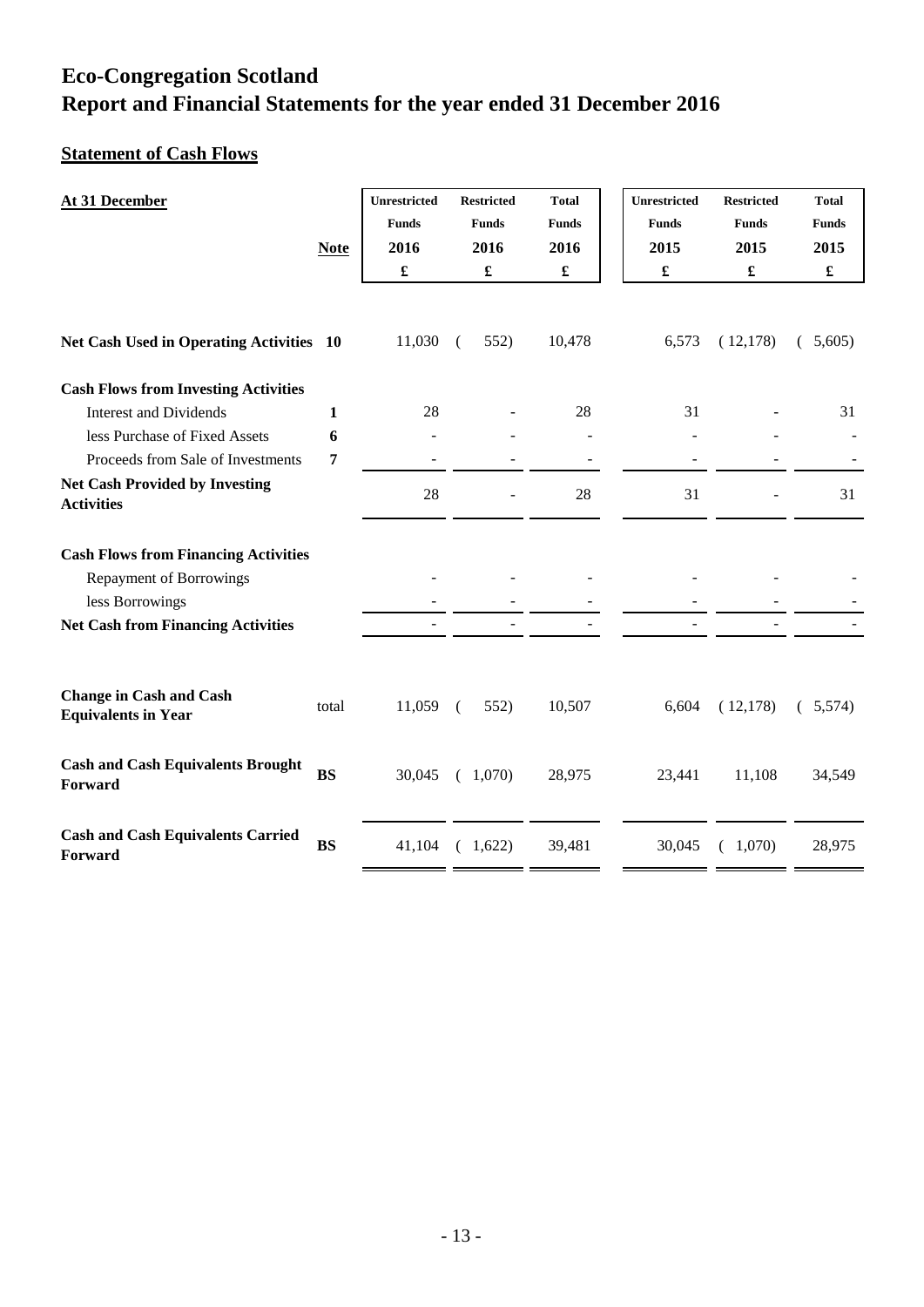#### **Accounting Policies**

The principal accounting policies, which have been applied consistently in the current and preceding year in dealing with items which are considered material to the accounts, are set out below.

#### **Basis of preparation**

The first paragraph is The financial statements have been prepared in accordance with Accounting and Reporting by Charities: Statement of Recommended Practice applicable to charities preparing their accounts in accordance with the Financial Reporting Standard applicable in the UK and Republic of Ireland (FRS 102) (effective 1 January 2015) - (Charities SORP (FRS 102), the Financial Reporting Standard applicable in the UK and Republic of Ireland (FRS 102) and the Companies Act 2006."

The charity meets the definition of a public benefit entity under FRS 102.

Assets and liabilities are initially recognised at historical cost or transaction value unless otherwise stated in the relevant accounting policy note(s).

#### **Reconciliation with previous Generally Accepted Accounting Practice**

In preparing the accounts, the trustees have considered whether in applying the accounting policies required by FRS 102 and the Charities SORP FRS 102 the restatement of comparative items was required. They determined that no such restatement was required.

#### **Funds**

Funds are classified according to the following definitions.

Restricted funds are funds subject to specific requirements as to their use which may be declared by the donor or with their authority or created through legal processes, but still within the wider objects of the charity.

Endowment funds are funds which have been given on the condition that the original capital sum is not reduced, but the income there from is used for the purpose defined in accordance with the objects of the charity.

Unrestricted funds are expendable at the discretion of the trustees in furtherance of the objects of the charity. If parts of the unrestricted funds are earmarked at the discretion of the Directors for a particular purpose, they are designated as a separate fund. This designation has an administrative purpose only and does not legally restrict the Directors' discretion to apply the funds.

The Company has no endowment funds and no designated unrestricted funds.

#### **Income**

All donations, grants, legacies and gifts are included within incoming resources under either unrestricted or restricted funds according to the terms under which each is made and when the amount can be quantified with reasonable certainty. They are brought into the accounts at their market value to the charity. Tax recoveries for Gift Aid are recognised in the same period as the corresponding donations are received.

#### **Expenditure**

Expenditure and any interest on loans is recognised on an accruals basis as the liability is incurred.

A detailed analysis of Expenditure on Charitable Activities is provided in note 3. The allocation basis used for Support Costs and Governance Costs is as follows. It is based on approximate time allocations.

Governance Costs consist of the items listed including an allowance for company secretarial and other assistance of 5% of the total value of the Donated Services provided for administration.

Support Costs are taken to be 25% of the total costs for administration including the associated donated services.

The sums shown in the administration and employment sections of the analysis exclude the amounts allocated to Governance and Support.

#### **Tangible fixed assets**

Tangible fixed assets costing in excess of £1,000 that have a value to the Company for greater than one year are capitalised. Depreciation is provided on a straight-line basis to write off the cost or initial value, less residual value, of tangible fixed assets over their estimated useful lives:

3 years Office equipment, fixtures & fittings

#### **Investments**

The charity has no investments other than bank deposits and hence there are no realised or unrealised gains or losses.

#### **Taxation**

The Company is recognised as a charity for the purposes of applicable taxation legislation and is therefore not subject to taxation on its charitable activities. The charity is not registered for VAT and resources expended therefore include irrecoverable input VAT.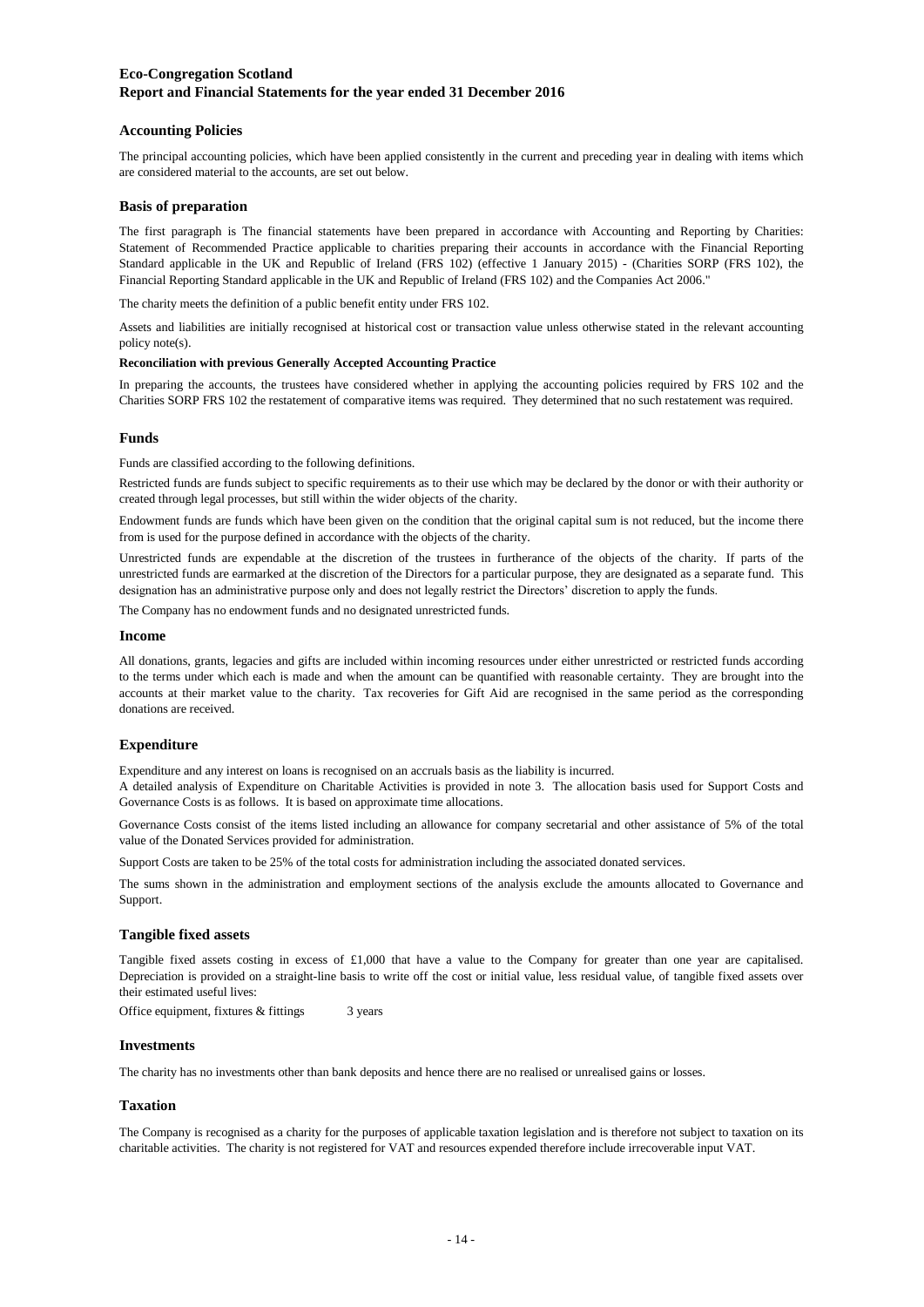|                                                          | Unrestricted             | <b>Restricted</b>        | <b>Total</b> | Unrestricted   | <b>Restricted</b>    | <b>Total</b>         |
|----------------------------------------------------------|--------------------------|--------------------------|--------------|----------------|----------------------|----------------------|
|                                                          | <b>Funds</b>             | <b>Funds</b>             | <b>Funds</b> | <b>Funds</b>   | <b>Funds</b>         | <b>Funds</b>         |
|                                                          | 2016                     | 2016                     | 2016         | 2015           | 2015                 | 2015                 |
|                                                          | $\pmb{\mathfrak{L}}$     | $\pmb{\mathfrak{L}}$     | £            | £              | $\pmb{\mathfrak{L}}$ | $\pmb{\mathfrak{L}}$ |
|                                                          |                          |                          |              |                |                      |                      |
| 1 Income                                                 |                          |                          |              |                |                      |                      |
| <b>Donations and Legacies</b>                            |                          |                          |              |                |                      |                      |
| Donations from Sponsoring &<br>Partnership Organisations | 15,938                   | 7,000                    | 22,938       | 13,000         | 7,000                | 20,000               |
| <b>Other Donations</b>                                   | 4,343                    | ÷,                       | 4,343        | 7,140          |                      | 7,140                |
| Gift Aid Tax Recovery                                    | 453                      |                          | 453          | 429            |                      | 429                  |
|                                                          | 20,733                   | 7,000                    | 27,733       | 20,568         | 7,000                | 27,568               |
| <b>Charitable Activities</b>                             |                          |                          |              |                |                      |                      |
| Grants                                                   |                          | 49,381                   | 49,381       |                | 49,941               | 49,941               |
| Membership Fees                                          |                          | 7,450                    | 7,450        |                | 7,450                | 7,450                |
| Donated Services for Chaplaincy (see<br>note $4)$        |                          | 42,000                   | 42,000       |                | 42,000               | 42,000               |
| Other Donated Services (see note 4)                      | 24,000                   |                          | 24,000       | 24,000         |                      | 24,000               |
| Fees for Goods & Services Provided                       |                          |                          |              |                |                      |                      |
|                                                          | 24,000                   | 98,831                   | 122,831      | 24,000         | 99,391               | 123,391              |
| <b>Other Trading Activities</b>                          |                          |                          |              |                |                      |                      |
| <b>Fund Raising Events</b>                               | $\overline{\phantom{a}}$ | $\overline{\phantom{a}}$ | ÷            | $\overline{a}$ |                      |                      |
| <b>Investments</b>                                       |                          |                          |              |                |                      |                      |
| <b>Bank Interest</b>                                     | 28                       |                          | 28           | 31             |                      | 31                   |
| Other                                                    |                          |                          |              |                |                      |                      |
| Other                                                    | ÷                        | ÷,                       | ÷,           |                |                      | ä,                   |
|                                                          |                          |                          |              |                |                      |                      |
| <b>Total</b>                                             | 44,761                   | 105,831                  | 150,592      | 44,599         | 106,391              | 150,991              |
| 2 Expenditure (see note 3)                               |                          |                          |              |                |                      |                      |
|                                                          |                          |                          |              |                |                      |                      |
| <b>Cost of Raising Funds</b><br><b>Bank Charges</b>      | 44                       |                          | 44           | 42             |                      | 42                   |
| Administration Fees for Regular Giving                   |                          |                          |              | 11             |                      |                      |
|                                                          | 19<br>62                 | $\overline{\phantom{a}}$ | 19<br>62     | 53             |                      | 11<br>53             |
| <b>Charitable Activities</b>                             |                          |                          |              |                |                      |                      |
| Administration                                           | 16,800                   | 3,662                    | 20,462       | 16,800         | 4,264                | 21,064               |
| Employment                                               | ÷,                       | 49,829                   | 49,829       | ÷,             | 36,794               | 36,794               |
| Chaplaincy                                               | ÷                        | 49,705                   | 49,705       | ÷,             | 49,430               | 49,430               |

**Total**

Membership Support 19,734 9,734 - 22,964 22,964 Governance 2,188 1,235 1,178 2,413 1,481 707 2,188 Support Costs 6,000 1,221 7,221 6,000 5,510 11,510

24,035 115,328 139,363 24,281 119,669 143,950

24,097 115,328 139,425 24,334 119,669 144,003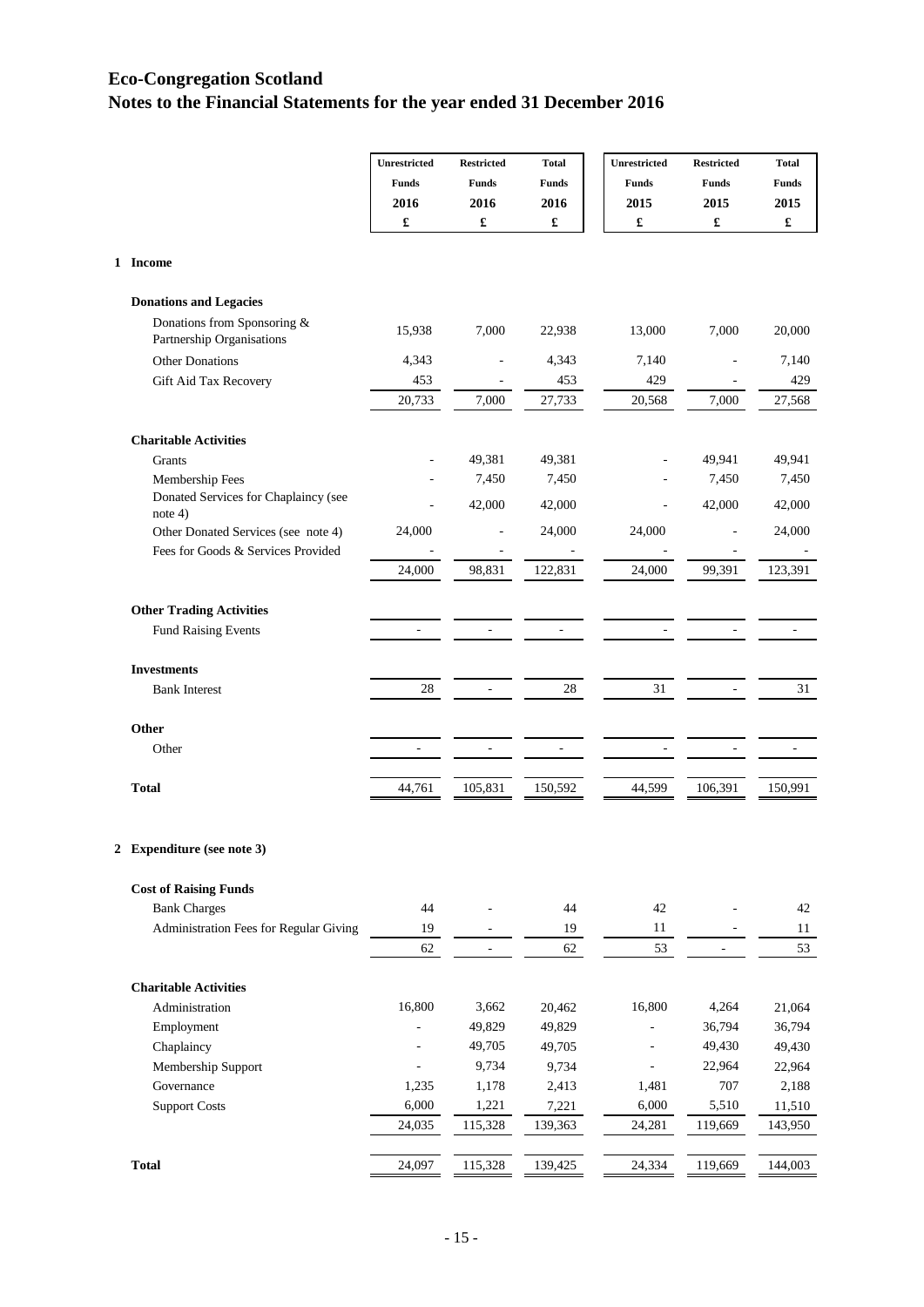|                                                     | Unrestricted<br><b>Funds</b><br>2016<br>$\pmb{\mathfrak{L}}$ | <b>Restricted</b><br><b>Funds</b><br>2016<br>£ | <b>Total</b><br>2016<br>£ | Unrestricte<br><b>Funds</b><br>2015<br>£ | <b>Restricted</b><br><b>Funds</b><br>2015<br>£ | <b>Total</b><br>2015<br>£ |
|-----------------------------------------------------|--------------------------------------------------------------|------------------------------------------------|---------------------------|------------------------------------------|------------------------------------------------|---------------------------|
|                                                     |                                                              |                                                |                           |                                          |                                                |                           |
| 3 Analysis of Costs of Charitable Activities        |                                                              |                                                |                           |                                          |                                                |                           |
| <b>Administration</b>                               |                                                              |                                                |                           |                                          |                                                |                           |
| Office Rent                                         |                                                              | 1,800                                          | 1,800                     |                                          | 1,800                                          | 1,800                     |
| Insurance                                           |                                                              | 223                                            | 223                       |                                          | 222                                            | 222                       |
| Website                                             |                                                              | 147                                            | 147                       |                                          | 76                                             | 76                        |
| Publicity & Printing                                |                                                              | 283                                            | 283                       |                                          | 1,239                                          | 1,239                     |
| Office supplies                                     |                                                              | 54                                             | 54                        |                                          | 12                                             | 12                        |
| Telecomms & IT costs                                |                                                              | 537                                            | 537                       |                                          | $\frac{1}{2}$                                  | $\overline{\phantom{a}}$  |
| Travel, Parking & Subsistence                       |                                                              | 374                                            | 374                       |                                          | 635                                            | 635                       |
| Postage                                             |                                                              | 4                                              | 4                         |                                          | 84                                             | 84                        |
| Conferences & Subscriptions                         |                                                              | 240                                            | 240                       |                                          | 196                                            | 196                       |
| Donated Services (Administration)                   | 16,800                                                       | $\overline{\phantom{a}}$                       | 16,800                    | 16,800                                   | $\overline{\phantom{a}}$                       | 16,800                    |
|                                                     | 16,800                                                       | 3,662                                          | 20,462                    | 16,800                                   | 4,264                                          | 21,064                    |
| <b>Employment</b>                                   |                                                              |                                                |                           |                                          |                                                |                           |
| Net Salary                                          |                                                              | 32,392                                         | 32,392                    |                                          | 21,175                                         | 21,175                    |
| <b>Employer NIC</b>                                 |                                                              | 1,138                                          | 1,138                     |                                          | 1,581                                          | 1,581                     |
| <b>Employer Pension</b>                             |                                                              | 4,036                                          | 4,036                     |                                          | 3,177                                          | 3,177                     |
| Employee NI, PAYE & Pension                         |                                                              | 12,252                                         | 12,252                    |                                          | 10,591                                         | 10,591                    |
| Recruitment                                         | $\overline{a}$                                               | 11                                             | 11                        | $\overline{a}$                           | 270                                            | 270                       |
|                                                     | $\frac{1}{2}$                                                | 49,829                                         | 49,829                    | $\frac{1}{2}$                            | 36,794                                         | 36,794                    |
| Chaplaincy                                          |                                                              |                                                |                           |                                          |                                                |                           |
| Donated Services (Chaplaincy)                       |                                                              | 30,000                                         | 30,000                    |                                          | 30,000                                         | 30,000                    |
| Donated Services (Chaplaincy housing)               |                                                              | 12,000                                         | 12,000                    |                                          | 12,000                                         | 12,000                    |
| Housing Costs (Chaplaincy)                          |                                                              | 5,881                                          | 5,881                     |                                          | 5,748                                          | 5,748                     |
| Telecomms & IT costs (chaplaincy)                   |                                                              | 28                                             | 28                        |                                          | ÷,                                             |                           |
| Travel, Parking & Subsistence (chaplaincy)          |                                                              | 1,796                                          | 1,796                     |                                          | 1,682                                          | 1,682                     |
|                                                     | $\overline{a}$                                               | 49,705                                         | 49,705                    | $\overline{a}$                           | 49,430                                         | 49,430                    |
| <b>Membership Support</b>                           |                                                              |                                                |                           |                                          |                                                |                           |
| <b>Consultancy Fees</b>                             |                                                              | 3,965                                          | 3,965                     |                                          | 17,550                                         | 17,550                    |
| Telecomms & IT costs                                |                                                              | 777                                            | 777                       |                                          | 572                                            | 572                       |
| Travel, Parking & Subsistence                       |                                                              | 2,508                                          | 2,508                     |                                          | 2,154                                          | 2,154                     |
| Postage                                             |                                                              | $10\,$                                         | 10                        |                                          | 41                                             | 41                        |
| <b>Event Expenses</b>                               |                                                              | 1,518                                          | 1,518                     |                                          | 1,976                                          | 1,976                     |
| Awards & Assessment Costs                           |                                                              | 955                                            | 955                       |                                          | 671                                            | 671                       |
|                                                     | $\overline{\phantom{a}}$                                     | 9,734                                          | 9,734                     | $\overline{\phantom{a}}$                 | 22,964                                         | 22,964                    |
|                                                     |                                                              |                                                |                           |                                          |                                                |                           |
| Governance                                          |                                                              |                                                |                           |                                          |                                                |                           |
| <b>Board Meetings</b><br>Independent Examiner's Fee |                                                              | 685<br>450                                     | 685<br>450                | 281                                      | 89<br>540                                      | 370<br>540                |
| Companies Act Compliance                            |                                                              | 13                                             | 13                        |                                          | 13                                             | 13                        |
| SCVO Membership, Data Protection etc                | 35                                                           | 30                                             | 65                        |                                          | 65                                             | 65                        |
| Donated Services (Administration)                   | 1,200                                                        | $\overline{\phantom{m}}$                       | 1,200                     | 1,200                                    | $\overline{\phantom{a}}$                       | 1,200                     |
|                                                     | 1,235                                                        | 1,178                                          | 2,413                     | 1,481                                    | 707                                            | 2,188                     |
|                                                     |                                                              |                                                |                           |                                          |                                                |                           |
| <b>Support Costs</b>                                |                                                              |                                                |                           |                                          |                                                |                           |
| <b>Administration Costs</b>                         | $\overline{a}$                                               | 1,221                                          | 1,221                     |                                          | 1,421                                          | 1,421                     |
| Employment Costs (prior to 2016)                    | $\overline{a}$                                               | $\overline{a}$                                 | $\overline{a}$            |                                          | 4,088                                          | 4,088                     |
| <b>Donated Services</b>                             | 6,000                                                        | $\overline{\phantom{a}}$                       | 6,000                     | 6,000                                    | $\sim$                                         | 6,000                     |
|                                                     | 6,000                                                        | 1,221                                          | 7,221                     | 6,000                                    | 5,510                                          | 11,510                    |
| Total                                               | 24,035                                                       | 115,328                                        | 139,363                   | 24,281                                   | 119,669                                        | 143,950                   |
|                                                     |                                                              |                                                |                           |                                          |                                                |                           |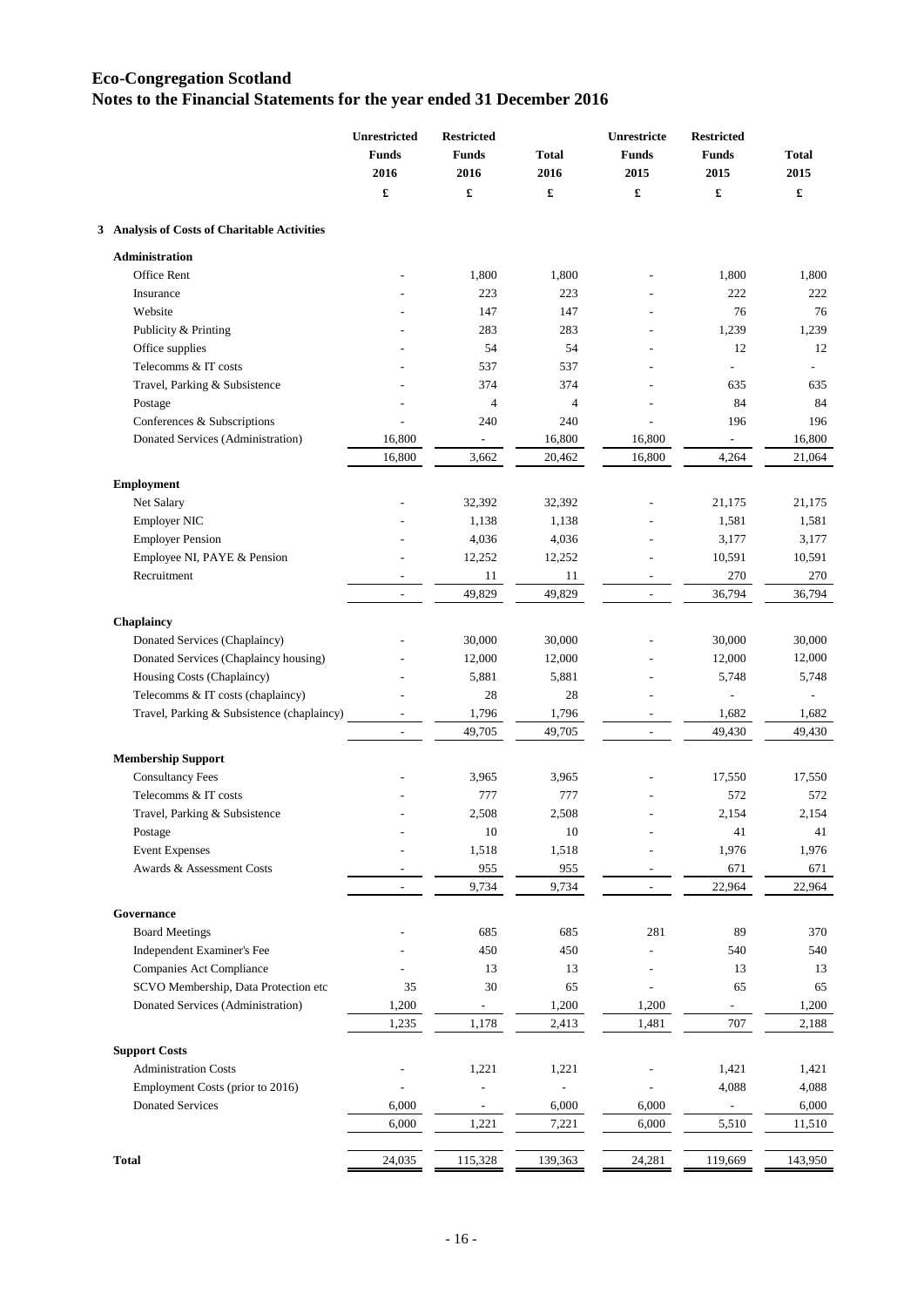| 4 Staff Costs & Numbers and Donated Services | 2016   | 2015   |  |
|----------------------------------------------|--------|--------|--|
|                                              | £      | £      |  |
| Salaries and Wages                           | 44.644 | 31,766 |  |
| <b>Employer Social Security Payments</b>     | 1,138  | 1,581  |  |
| <b>Employer Pension Contributions</b>        | 4,036  | 3,177  |  |
| Recruitment                                  | 11     | 270    |  |
| Total staff costs                            | 49.829 | 36.794 |  |

A full time project manager was appointed on 13 December 2010 in order to develop the business plan. A part-time project co-ordinator was appointed on 14 March 2016. No other members of staff were employed during the period. Full time members of staff are entitled to join a defined contribution pension scheme and the company pays employer contributions if the employee makes pension contributions.

Donated Services were provided on a full-time basis by the Environmental Chaplain, an employee of The United Reformed Church. The value of these services has been assessed to be £2,500 per calendar month from 15 April 2013 onwards.

Donated Services were provided on a part-time basis by employees of The Church of Scotland. The value of these services has been assessed to be £2,000 per calendar month from February 2010 onwards.

Donated Services were also provided by the Church of Scotland through the provision of rent-free accommodation for the Environmental Chaplain. The value of these services has been assessed to be £1,000 per calendar month from 15 April 2013 onwards.

The value of all the above Donated Services appears in the financial statements both as income (donated services received) and as expenditure (cost of donated services).

#### **5 Directors' Remuneration and Related Party Transactions**

No Directors received any remuneration during the year.

The following Directors were reimbursed for travel and accommodation expenses incurred during the year:- Norman Hutchinson £58.40 (2015 nil), Alan Kennedy £23.30 (2015 nil), Mark Kirkbride £229.27 (2015 nil), Malcolm Rooney £37.50 (2015 nil) and Elizabeth South £15.40 (2015 nil). Reimbursements to Directors in 2015 were Sheena Wurthmann £734.74, Alan Werritty £45.70, Len Gregory £42.65, Richard Murray £169.95 and Rosemary Hoskins £57.85. The total for 2016 was £363.87 (2015 £1050.89 including former directors).

During the year a total of £603 was donated to the charity by Directors. All but £45 of that contribution was made under Gift Aid and so the charity also benefitted from the corresponding tax recoveries.

No Director or a person related to a Director had any personal interest in any contract or transaction entered into by the Company during the year.

#### **6 Tangible Fixed Assets**

Fixed assets have been fully depreciated. The company holds office equipment, fixtures and fittings which cost £990 which were depreciated at the start of the year by £990. There have been no movements during the year making the net book value at both the start and end of the year £nil.

#### **7 Investments**

The Company holds no investments nor has it acquired or disposed of any.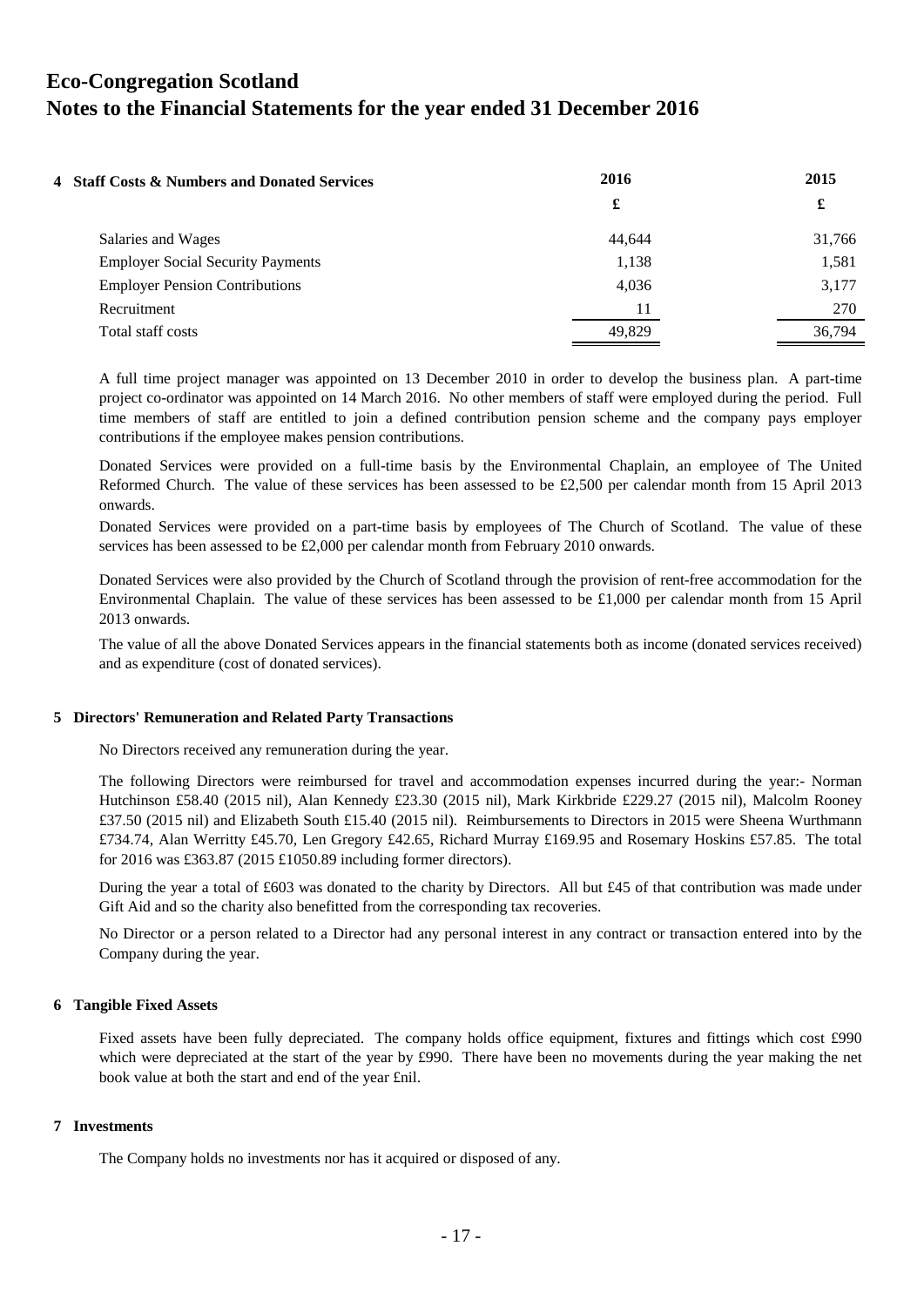|    |                                                                                       | Unrestricted<br><b>Funds</b><br>2016 | <b>Restricted</b><br><b>Funds</b><br>2016 | <b>Total</b><br>Funds<br>2016 | Unrestricted<br><b>Funds</b><br>2015 | <b>Restricted</b><br><b>Funds</b><br>2015 | <b>Total</b><br>Funds<br>2015 |
|----|---------------------------------------------------------------------------------------|--------------------------------------|-------------------------------------------|-------------------------------|--------------------------------------|-------------------------------------------|-------------------------------|
|    |                                                                                       |                                      |                                           |                               |                                      |                                           |                               |
|    |                                                                                       |                                      |                                           |                               |                                      |                                           |                               |
|    |                                                                                       | £                                    | £                                         | £                             | £                                    | £                                         | $\pmb{\mathfrak{L}}$          |
|    | 8 Debtors                                                                             |                                      |                                           |                               |                                      |                                           |                               |
|    | <b>Grants</b> Due                                                                     | ÷,                                   | 8,996                                     | 8,996                         |                                      | 10,039                                    | 10,039                        |
|    | Gift Aid Tax Refund Due                                                               | 229                                  |                                           | 229                           | 71                                   |                                           | 71                            |
|    | Donation Due in Year                                                                  | 135                                  |                                           | 135                           | 185                                  |                                           | 185                           |
|    | <b>Bank Interest</b>                                                                  | $\overline{c}$                       |                                           | 2                             | 3                                    |                                           | $\ensuremath{\mathfrak{Z}}$   |
|    |                                                                                       | 366                                  | 8,996                                     | 9,361                         | 259                                  | 10,039                                    | 10,298                        |
| 9. | <b>Creditors</b>                                                                      |                                      |                                           |                               |                                      |                                           |                               |
|    | Accrued Expenditure                                                                   |                                      | 1,373                                     | 1,373                         |                                      | 1,893                                     | 1,893                         |
|    | Administration Fees for Regular Giving                                                | 4                                    |                                           | 4                             | 5                                    |                                           | 5                             |
|    | <b>Bank Charges</b>                                                                   | $\overline{4}$                       |                                           | 4                             | 5                                    |                                           | 5                             |
|    |                                                                                       | 8                                    | 1,373                                     | 1,382                         | $10\,$                               | 1,893                                     | 1,903                         |
|    | Prepayment of Membership Fees                                                         |                                      | 4,625                                     | 4,625                         |                                      | 5,700                                     | 5,700                         |
|    | Prepayment of Grant                                                                   |                                      |                                           | $\blacksquare$                |                                      |                                           |                               |
|    |                                                                                       | 8                                    | 5,998                                     | 6,007                         | 10                                   | 7,593                                     | 7,603                         |
|    | 10 Reconciliation of Net Movement in Funds to Net Cash Flow from Operating Activities |                                      |                                           |                               |                                      |                                           |                               |
|    | <b>Net Movement in Funds</b>                                                          | 11,167                               |                                           | 11,167                        | 6,988                                | $\left( 0\right)$                         | 6,988                         |
|    | Add back Depreciation Charge                                                          |                                      |                                           |                               |                                      |                                           |                               |
|    | Deduct Investment Income                                                              | 28)<br>(                             |                                           | 28)<br>$\overline{(\ }$       | 31)<br>$\overline{(\ }$              |                                           | $\overline{(\ }$<br>31)       |
|    | Deduct Gains / (Losses) on Investments                                                |                                      |                                           |                               |                                      |                                           |                               |
|    | Decrease / (Increase) in Debtors                                                      | 107)                                 | 1,043                                     | 936                           | 246)<br>(                            | (10,039)                                  | 10,285<br>(                   |
|    | Increase / (Decrease) in Creditors                                                    | 2)                                   | 1,595)                                    | 1,597)                        | 138)                                 | 2,139)                                    | 2,277)                        |
|    | <b>Net Cash Used in Operating Activities</b>                                          | 11,030                               | 552)                                      | 10,478                        | 6,573                                | (12,178)                                  | 5,605)                        |
|    | 11 Analysis of Net Assets Among Funds                                                 | Unrestricted                         |                                           | <b>Restricted</b>             |                                      | Total                                     |                               |
|    |                                                                                       | £                                    |                                           | £                             |                                      | £                                         |                               |
|    | <b>Fixed Assets</b>                                                                   |                                      |                                           |                               |                                      |                                           |                               |
|    | Investments                                                                           |                                      |                                           |                               |                                      | $\overline{a}$                            |                               |
|    | <b>Current Assets</b>                                                                 | 41,469                               |                                           | 7,374                         |                                      | 48,843                                    |                               |
|    |                                                                                       | 41,469                               |                                           | 7,374                         |                                      | 48,843                                    |                               |
|    | less Creditors                                                                        | $\,8\,$                              |                                           | 5,998                         |                                      | 6,007                                     |                               |
|    | Net assets at 31 December                                                             | 41,461                               |                                           | 1,375                         |                                      | 42,836                                    |                               |
|    | 12 Movements in Funds                                                                 | At 1 Jan                             | <b>Incoming</b>                           | Outgoing                      |                                      | At 31 Dec                                 |                               |
|    |                                                                                       | 2016                                 | <b>Resources</b>                          | <b>Resources</b>              | <b>Transfers</b>                     | 2016                                      |                               |
|    |                                                                                       | £                                    | £                                         | £                             | £                                    | £                                         |                               |
|    | <b>Restricted funds</b>                                                               |                                      |                                           |                               |                                      |                                           |                               |
|    | Development Fund                                                                      |                                      | 49,381                                    | 49,381                        |                                      |                                           |                               |
|    | <b>Environmental Chaplaincy Fund</b>                                                  |                                      | 49,000                                    | 49,705                        | 705                                  |                                           |                               |
|    | Local & Network Support Fund                                                          |                                      | 7,450                                     | 16,242                        | 8,792                                |                                           |                               |
|    | Module Revision Fund                                                                  | 1,375                                | $\overline{\phantom{a}}$                  |                               |                                      | 1,375                                     |                               |
|    |                                                                                       | 1,375                                | 105,831                                   | 115,328                       | 9,497                                | 1,375                                     |                               |
|    | <b>Unrestricted funds</b>                                                             |                                      |                                           |                               |                                      |                                           |                               |
|    | General Fund                                                                          | 30,294                               | 44,761                                    | 24,097                        | 9,497)<br>(                          | 41,461                                    |                               |
|    | Designated Funds (none)                                                               |                                      |                                           |                               |                                      |                                           |                               |
|    |                                                                                       | 30,294                               | 44,761                                    | 24,097                        | 9,497)                               | 41,461                                    |                               |
|    | <b>Total funds</b>                                                                    | 31,669                               | 150,592                                   | 139,425                       |                                      | 42,836                                    |                               |
|    |                                                                                       |                                      |                                           |                               |                                      |                                           |                               |